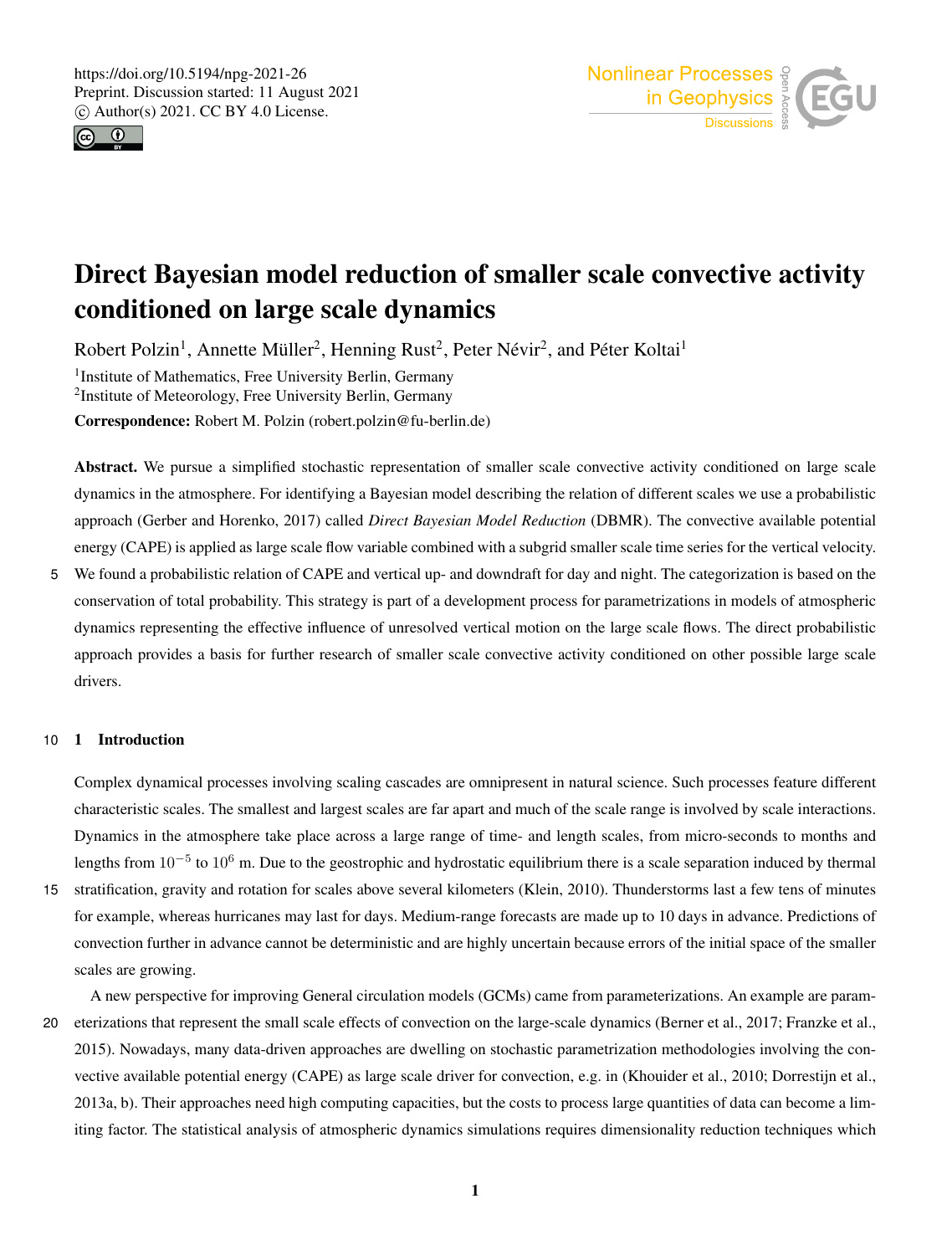



- 25 yield applicable reduced models. One way is the Empirical orthogonal function (EOF) analysis which is a tool for data compression and dimensionality reduction used in meteorology. Since its introduction by Lorenz (1956), EOF analysis—known as principal component analysis (PCA) or proper orthogonal decomposition (POD)—has become an important statistical tool in atmosphere science. For example in Horenko et al. (2008) different sets of EOFs are used for a reduced representation of meteorological data. The applicability of many approaches is based on the identification of reduced models defined on a small set of
- 30 latent states. These methods derive aggregations of original variables based on a reduced approximation of the system in terms of relation matrices. Examples are covariance matrices (Schölkopf et al., 1997; Jolliffe, 2003), partial autocorrelation matrices of autoregressive processes (Schmid, 2010), Gaussian distance kernel matrices (Donoho and Grimes, 2003; Coifman et al., 2005), Laplacian matrices as in the case of spectral clustering methods for graphs (Von Luxburg, 2007), adjacency matrices in community identification methods for networks (Zhao et al., 2012). A recent algorithmic framework called Direct Bayesian
- 35 Model Reduction (DBMR) (Gerber and Horenko, 2017; Gerber et al., 2018) provides a computationally scalable probabilitypreserving identification of reduced models and latent states directly from the data. The method constructs a directly low-rank transition matrix, reducing numerical effort and estimation error due to finite data. The latter approach does not require a distributional assumption but works instead with a discretized state vector. Our aim is the development of a model combining the deterministic large scale atmospheric flow with a conceptual stochastic description of small scale convection. Towards this
- 40 goal, we develop a conceptual categorical description for smaller scale vertical velocity, which is linked to a large scale flow variable. The probabilistic description is proposed using DBMR. Relation between the probability for large scale and smaller scales can be formulated categorically via a conditional probabilities and the conservation of the total probability. Various energetic variable are applicable on large scale. Other potential large scale variables driving the smaller scale stochastics besides CAPE are the Dynamic State Index (DSI) (Müller et al., 2020; Müller and Névir, 2019), available moisture, or vertical wind
- 45 shear. The DSI is a scalar diagnostic field that quantifies local deviations from a steady and adiabatic wind solution and thus indicates non-stationarity as well as diabaticity.

The paper is structured as follows: In Sect. 2 the mathematical methodology of DBMR is presented. Afterwards, in Sect. 3 the set-up for a reduced model in the atmosphere is described. In Sect. 4 the results are discussed related to atmospheric dynamics. Finally, in the conclusion the results and future work towards the direct Bayesian model reduction of smaller scale 50 convective activity conditioned on large scale dynamics are formulated.

### 2 Mathematical methodology

Our aim is to study and understand a stochastic relation between two variables  $X$  and  $Y$  that can take values from two finite sets. These categorical random variables will later on encode quantitative information of the atmosphere on different spatial scales. We will review a novel computational framework for the estimation of a reduced (low-rank) Bayesian model from

55 data. This method is called Direct Bayesian Model Reduction (DBMR). Direct refers to a directly low-rank estimation which is useful for the identification of reduced models, yielding thereby an advantageous estimation error, especially if data is not abundant (Gerber and Horenko, 2017).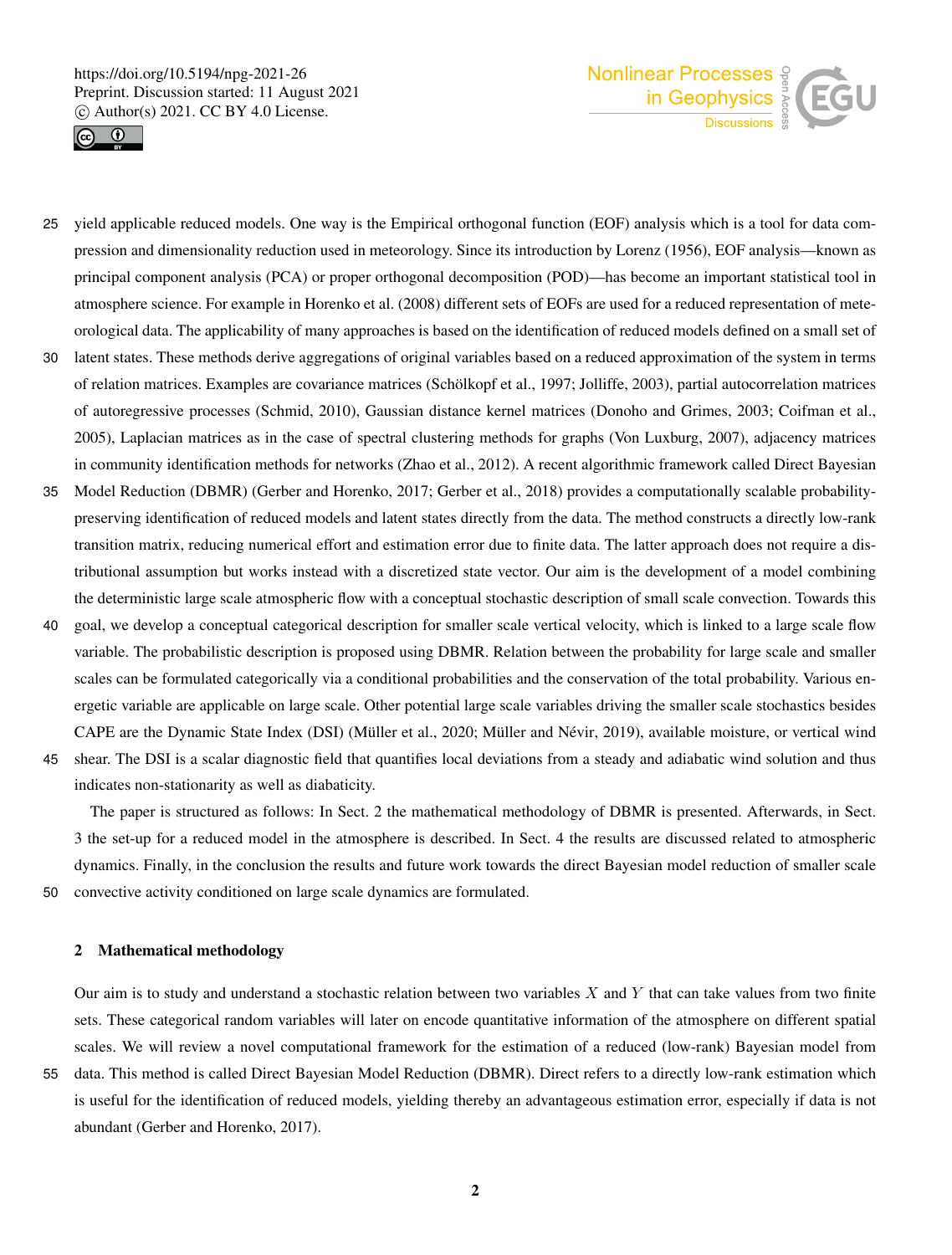



## 2.1 Stochastic model

We are interested in modeling the probabilistic relationship of two potentially random quantities,  $X$  and  $Y$ . For us, it will be 60 only relevant that Y is a random function of X—randomness of X itself is irrelevant. Since the observations typically arise as time series, we consider X and Y as processes  $X(t)$  and  $Y(t)$  with time t, however t can denote any parameter ordering the realizations of the process. We will consider the case where  $X$  and  $Y$  can only attain a finite number of values, such that we call the processes discrete-state or categorical. Say,  $Y(t)$  is taking one of the possible values from m categories  $\{y_1, y_2, ..., y_m\}$ and  $X(t)$  from the n categories  $\{x_1, x_2, ..., x_n\}$ . The central quantity of interest describing the relationship of X and Y is the 65  $m \times n$  matrix of conditional probabilities, also called transition matrix,

$$
\Lambda = \begin{pmatrix} \mathbb{P}[Y = y_1 | X = x_1] & \cdots & \mathbb{P}[Y = y_1 | X = x_n] \\ \vdots & \ddots & \vdots \\ \mathbb{P}[Y = y_m | X = x_1] & \cdots & \mathbb{P}[Y = y_m | X = x_n] \end{pmatrix} .
$$
 (1)

Note that  $\Lambda$  is a column-stochastic matrix. In practical studies, when the  $\Lambda_{ij}$  are estimated from the available observations of X and Y one needs to guarantee that the data is acceptably randomised (Holland, 1986). We will assume that

Law 
$$
[Y(t) | X(1), X(2), \ldots] = \text{Law}[Y(t) | X(t)],
$$
 (2)

70 i.e., given the input  $X(t)$ , the distribution of the output  $Y(t)$  is independent of the other inputs.

#### 2.2 Bayesian approach

Typically, the transition matrix  $\Lambda$  is not directly available and can only be estimated from observed data. Let S be the number of observation pairs for the categorical processes  $X$  and  $Y$ , such that the following observational data is available:

$$
\boldsymbol{XY} = \{X(1), X(2), ..., X(S), Y(1), Y(2), ..., Y(S)\},\tag{3}
$$

75 where  $X(t) \in \{x_1,\ldots,x_n\}$  and  $Y(t) \in \{y_1,\ldots,y_m\}$ , as above. Given  $XY$ , it is reasonable to search for the  $\Lambda$  for which the total probability of obtaining the particular sequences of observations (3) is maximized. By the independence assumption (2), the *likelihood* of a matrix Λ of conditional probabilities—i.e., the probability of observing the data if the conditional probabilities were given by  $\Lambda$ —is given by

$$
\mathbb{P}[\boldsymbol{XY}|\Lambda] \propto \prod_{i=1}^{m} \prod_{j=1}^{n} \underbrace{\mathbb{P}[Y = y_i \mid X = x_j]}_{=\Lambda_{ij}}^{N_{ij}}, \tag{4}
$$

80 where  $N_{ij}$  is the total number of instances in the data when  $(X(t), Y(t)) = (x_j, y_i)$ . The optimum can be more easily computed if one considers the *log-likelihood*  $\log(\mathbb{P}[XY | \Lambda]) = \sum_{i=1}^{m} \sum_{j=1}^{n} N_{ij} \log \Lambda_{ij}$ , with which we arrive at the maximum likelihood problem

$$
\Lambda^* = \underset{\Lambda}{\arg \max} \left\{ \sum_{i=1}^m \sum_{j=1}^n N_{ij} \log \Lambda_{ij} \right\}, \text{ such that } \Lambda_{ij} \ge 0, \sum_{i=1}^m \Lambda_{ij} = 1. \tag{5}
$$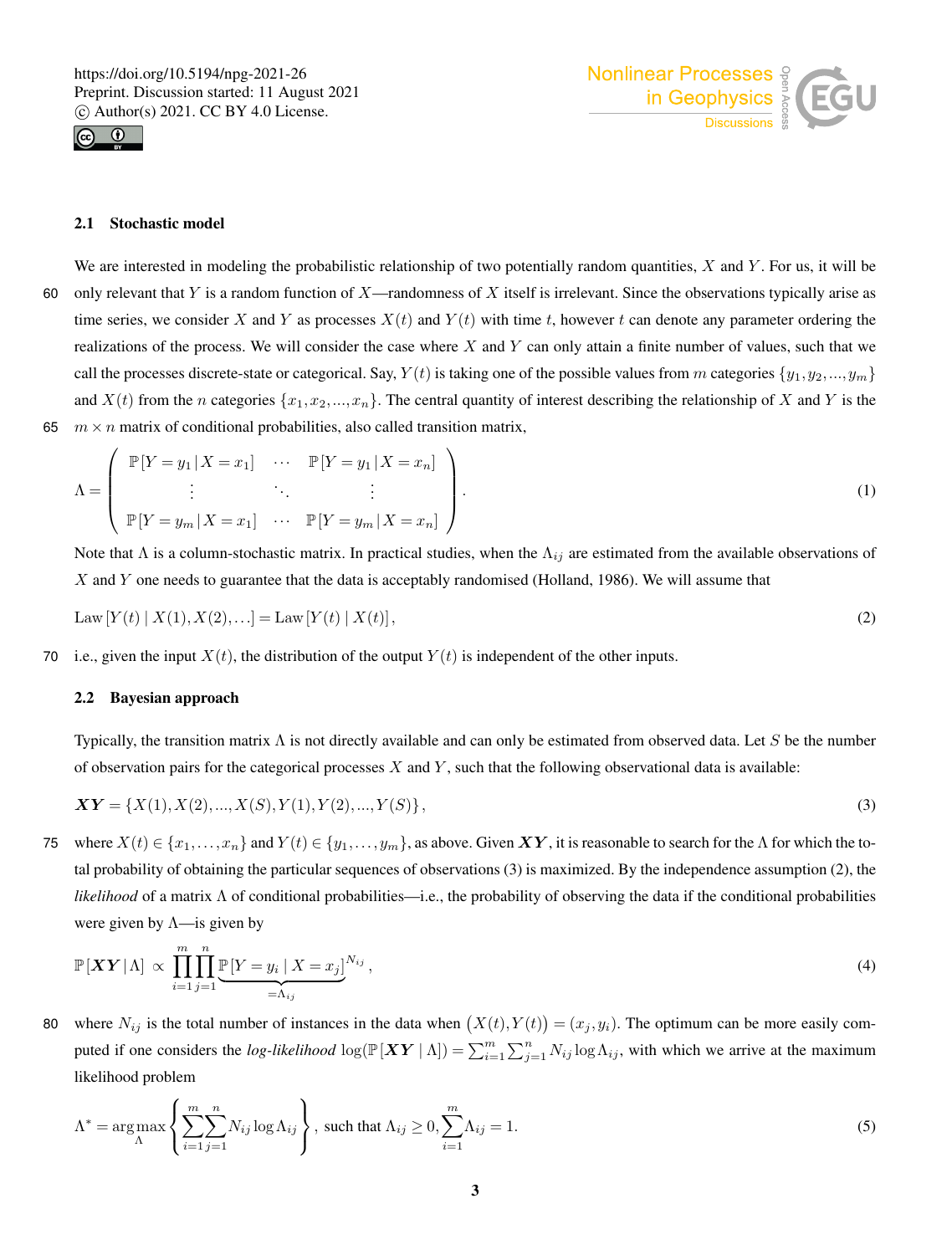



The optimal solution of that constrained optimisation problem can be determined analytically (Gerber and Horenko, 2017), 85 resulting in the empirical frequency estimator:

$$
\Lambda_{ij}^* = \frac{N_{ij}}{\sum_j^n N_{ij}}.\tag{6}
$$

Since we merely have a finite amount of observation at hand, it is essential to be aware of the uncertainty of the statistical estimate (6). While we refer the reader interested in exact bounds to (Gerber and Horenko, 2017, Supplement, Eq. (14)), an intuition can be gained as follows. To estimate each  $\Lambda_{ij}$  to a sufficient (statistical) accuracy, the transitions  $N_{ij}$  should be, on 90 average, numerous. As there are  $nm$  parameters in  $\Lambda$  to estimate, this asks for the sample size S to be reasonably large as compared to  $nm$ . In practice, this can be problematic if n and m are large. Thus, next we will discuss a modification of the above method that can mitigate this problem.

#### 2.3 Direct estimation of low-order models

In numerous situations the apparent complexity of our observations is an artefact of our measurement procedure, and there are 95 low-dimensional features that govern the process at hand. Thus, even if we would be able to find a full matrix Λ of conditional probabilities, the ultimate goal would be to reduce this through such low-dimensional features.

The following approach, proposed by Gerber and Horenko (Gerber and Horenko, 2017), achieves both estimation and reduction in one step. We *assume* that the output depends on the input through a *latent variable* Z, which can merely take a small number  $K \ll \min\{n,m\}$  of different states  $\{z_1,\ldots,z_K\}$ . In terms of probabilistic influences, we assume the structure

$$
100 \quad X \xrightarrow{\Gamma} Z \xrightarrow{\lambda} Y,
$$
 (7)

where  $\lambda$ , Γ are matrices of conditional probabilities,

$$
\Gamma_{kj} = \mathbb{P}\big[Z = z_k \,|\, X = x_j\big], \qquad \lambda_{ik} = \mathbb{P}\big[Y = y_i \,|\, Z = z_k\big].\tag{8}
$$

We also assume conditional independence of Y on X given Z, that is, the input-output conditional probability matrix  $\Lambda$ satisfies  $\Lambda = \lambda \Gamma$ . Note that we can interpret  $\Gamma_{kj}$  as an *affiliation* of input category  $x_j$  to the latent state  $z_k$ , see Fig. 1.

105 The task is now to determine the pair of column-stochastic matrices  $(\lambda, \Gamma)$  from the observation data  $XY$ , as given in (3). Again, we wish to solve the problem with a maximum-likelihood approach, which would require solving (5) with replacing  $\Lambda_{ij}$  by  $(\lambda \Gamma)_{ij}$  and the constraints by requiring  $\lambda$  and  $\Gamma$  being stochastic matrices. This, however, is a computationally hard optimization problem, which Gerber and Horenko in (Gerber and Horenko, 2017) relax to

$$
(\lambda^*, \Gamma^*) = \arg \max_{\lambda, \Gamma} \sum_{i=1}^m \sum_{j=1}^n \sum_{k=1}^K N_{ij} \Gamma_{kj} \log \left\{ \lambda_{ik} \right\} \tag{9}
$$

110 subject to

$$
\lambda_{ik} \ge 0, \sum_{i=1}^{m} \lambda_{ik} = 1, \qquad \Gamma_{kj} \ge 0, \sum_{k=1}^{K} \Gamma_{kj} = 1.
$$
\n(10)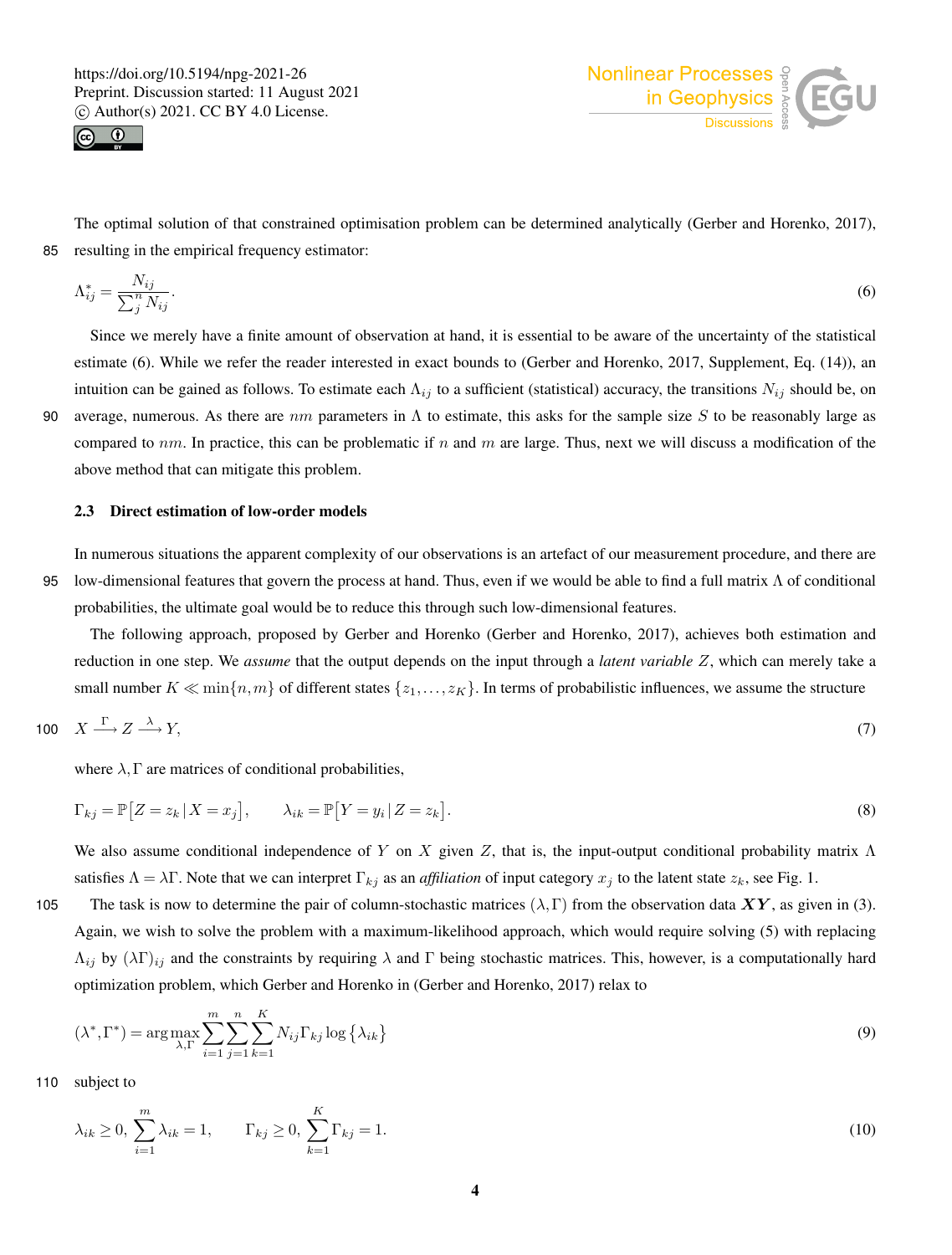





Figure 1. Introduction of intermediate latent states in DBMR for efficient and scalable estimation of  $\Lambda$ 

While (9) produces suboptimal estimates, its advantage comes from the fact that it is concave in both variables  $\lambda$  and  $\Gamma$ , respectively, allowing for a very simple alternating maximization as optimization procedure (Gerber and Horenko, 2017, DBMR algorithm). The resulting algorithm is DBMR. Moreover, the method yields  $\Gamma_{kj}^* \in \{0,1\}$ , i.e., the original input categories are 115 assigned to the reduced system's (latent) categories in a deterministic fashion (no "fuzzyness" in the affiliations). Of course, the number K of latent states is not known in advance, and has to be chosen judiciously by compromising between "expressiveness" (the likelihood of the model, i.e., the optimal value in (9)) and "effort" (the number of total parameters to be estimated and their statistical error). This can be done comparing multiple DBMR runs with different K.

The obtained models are also less subject to overfitting issues and are more advantageous in terms of the model quality 120 measures (Gerber and Horenko, 2017; Gerber et al., 2018). This manifests in the variance of the estimated parameter  $\lambda_{ik}^*$ , which shows a  $K/n$ -times smaller uncertainty than  $\Lambda_{ij}$ , cf. (Gerber and Horenko, 2017, Theorem and eqn. [7]). Again, intuitively this advantage of DBMR over the full model (6) can be seen by noting that from the same amount of data DBMR only needs to estimate  $k(n+m)$  parameters, while the full model nm parameters.

Let us emphasize that additionally to all the computational advantages of DBMR that allow it to work with large data sets, 125 its conceptual strength is that it combines model estimation and model reduction in one step. The latent states often have a physical meaning—a property that we shall focus on in our application.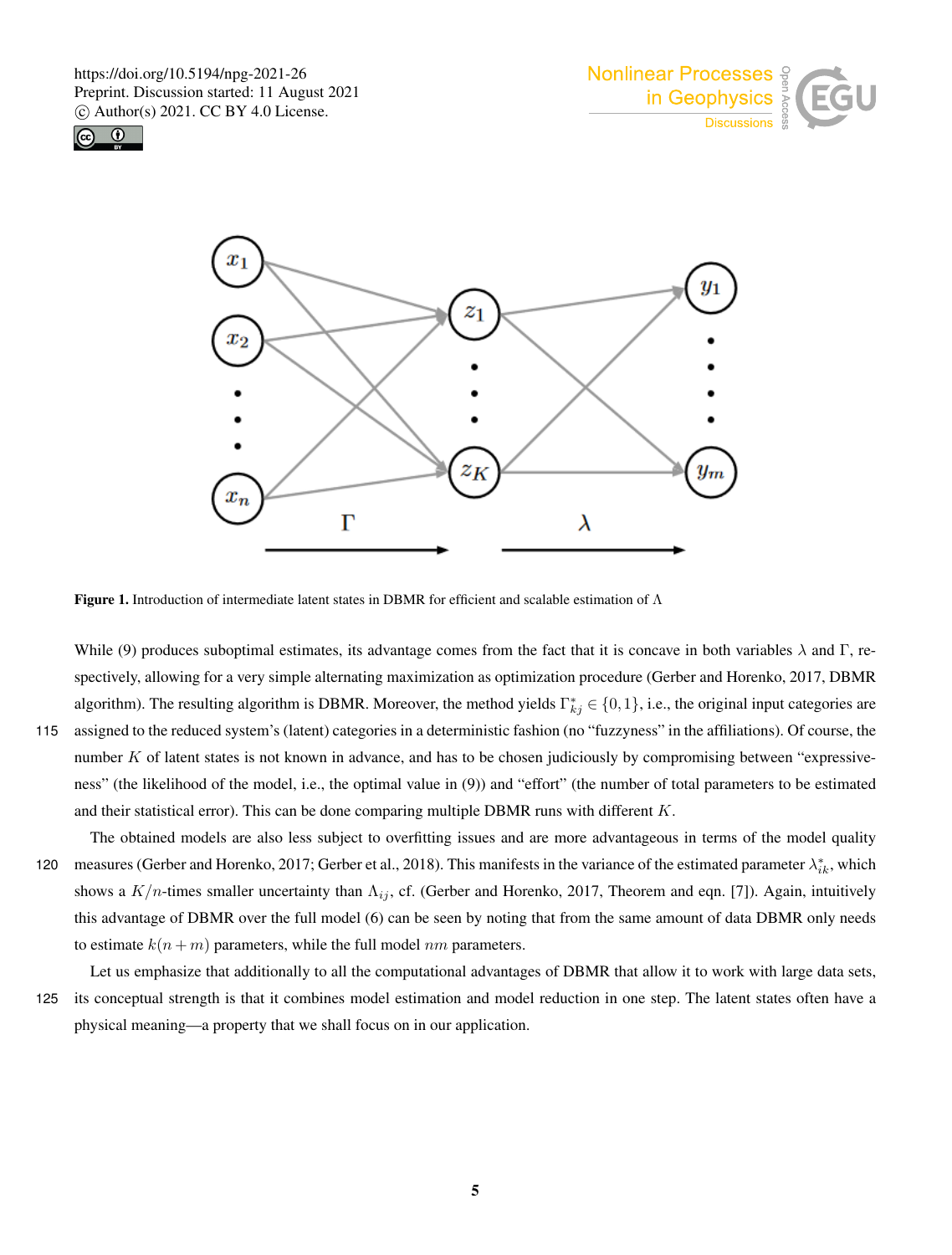



# 3 Data pre- and postprocessing

To apply DBMR, categorical processes for the in- and output have to be defined. First, we discuss the choice of meteorological variables and scales in view of the categorical processes. As input we use a variable related to large scale atmospheric flow: 130 *Convective Available Potential Energy* (CAPE), a measure for the energy an air parcel would gain if lifted to a specific height in the atmosphere.

## 3.1 Meteorological data

CAPE can be seen as a measure for atmospheric stability, first suggested by (Weisman and Klemp, 1982). It is defined by

$$
CAPE = g \int_{z_{\text{LFC}}}^{Z_{\text{ET}}} \frac{\theta_e - \theta}{\theta} \, dz,
$$
\n
$$
(11)
$$

- 135 where  $\theta_e$  is the pseudopotential temperature of the ascending air parcel,  $\theta$  is the potential temperature of the surrounding air, and  $z_{\text{LFC}}$  is the so-called *Level of Free Convection* (LFC). The LFC is the height at which the rising air parcel becomes significantly warmer than its environment;  $Z_{ET}$  denotes the height, where the rising air parcel has the same temperature as its environment (ET stands for equal temperature). Thus, regarding its definition (11), CAPE becomes large if the temperature difference between the rising air and the environmental air is large, see (Bott, 2016, p. 431 ff). As an integral, CAPE is a global 140 variable that we consider as representative variable on the larger scale. To capture convective activity, characterized by strong
- up- and downdrafts, on the smaller scale, we regard the vertical velocity. Parcel theory (Dutton, 1976) predicts

$$
\text{CAPE} \sim \frac{v_{max}^2}{2},\tag{12}
$$

where  $v_{max}$  is the maximum vertical motion in the dimension m/s expected from the release of CAPE in the dimension J/kg. The relation in Eq. (12) is a kinetic description of a potential which does not have to be released to vertical updraft. 145 (Moncrieff and Miller, 1976) were the first to use the term CAPE. The USAF Air Weather Service (which changed its name to the Air Force Weather Agency in 1997) simply called it positive area (AWS 1961). (Fritsch and Chappell, 1980) called it potential buoyant energy (PBE), while variations of this include  $+BE$  and net positive buoyant energy. Despite the abundance of names, it now appears that CAPE is the de facto standard terminology. In (Kirkpatrick et al., 2009) over 200 convective storm simulations are analyzed to examine the variability in storm vertical velocity and updraft area characteristics as a function of 150 basic environmental parameter CAPE.

To analyze the relation of large and small scale parameters, the COSMO-REA6 reanalysis data set is used (Bollmeyer et al., 2015). This reanalysis is based on the non-hydrostatic numerical weather prediction model COSMO (*COnsortium for Small scale MOdelling*) by the German Meteorological Service (Deutscher Wetterdienst, DWD) using a continuous nudging scheme. It has a horizontal resolution of 6 km and 40 vertical layers (Bollmeyer et al., 2015). Since we focus on smaller scale

155 convective events conditioned on large scale dynamics in the atmosphere, we consider the summer months July and August in the years 1995 to 2015. For our analysis we use 12h means. The sample size of the reanalysis data set used in Sect. 2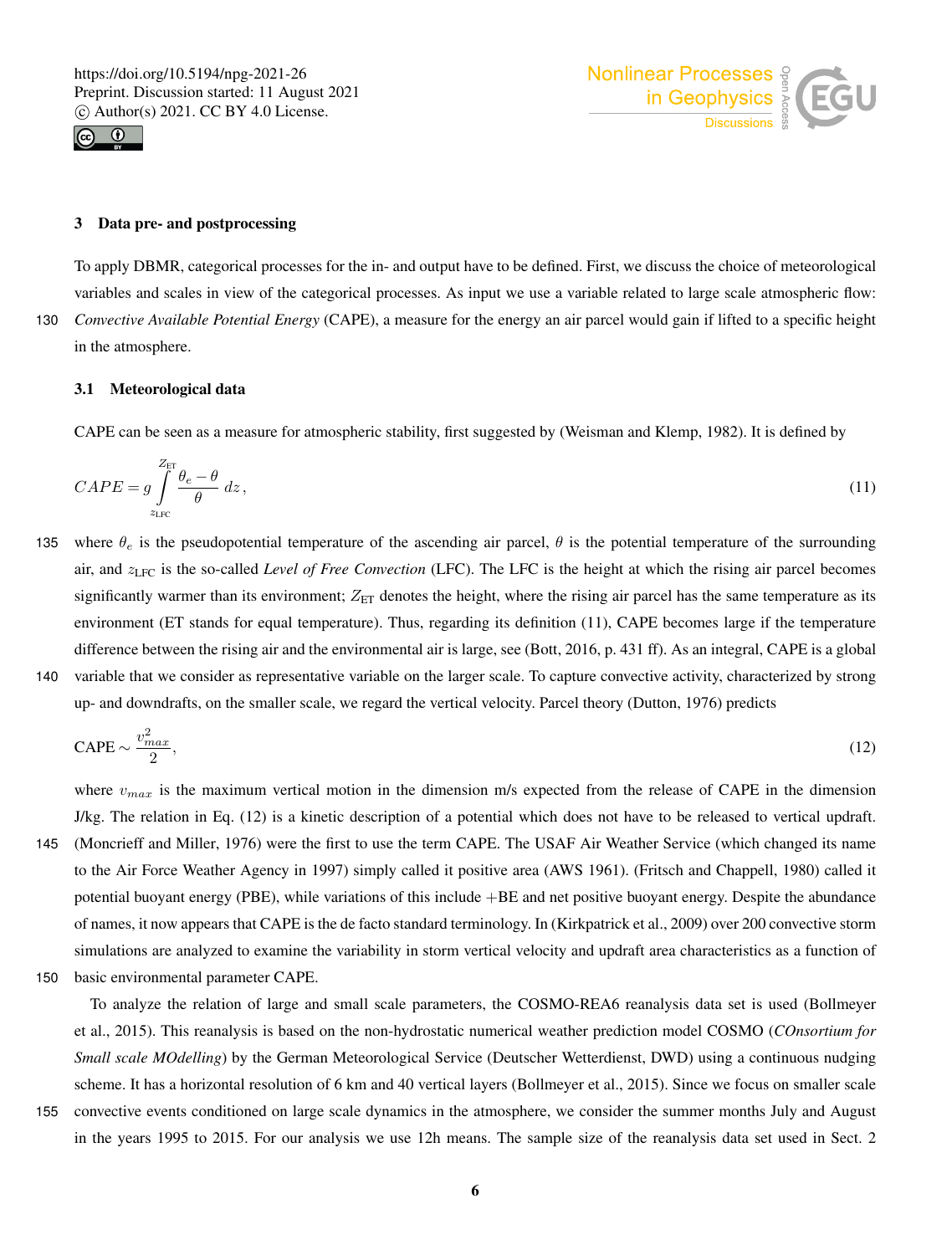



sums up to  $S = 1302 (2 \times 31 \times 21)$ . We choose a REA6 subdomain that covers Germany. This subdomain is bounded by the  $45.2^{\circ}N - 54.7^{\circ}N$ ,  $5.8^{\circ}E - 15.3^{\circ}E$  and shown in Fig. 2. The Northwest coordinate is  $(5.8^{\circ}E; 54.7^{\circ}N)$  and the Southeast coordinate is  $(15.3^{\circ}E; 45.2^{\circ}N)$ . As vertical layer the 600 hPa surface is considered, because here the latent heat release takes 160 place and the vertical velocity reaches its maximum, as shown in (Müller et al., 2020).



Figure 2. REA6 domain that covers Germany consisting of subdomains 1 to 4; Subdomain 1 is applied on the large scale for DBMR and is of approximately  $500 \text{ km} \times 500 \text{ km}$ . Image credit of the map: US Geological Survey (USGS).

# 3.1.1 Filtering CAPE and vertical velocity

The domain that covers Germany in Fig. 2 is divided into four  $500 \text{ km} \times 500 \text{ km}$  quadrants, where the spatial arithmetic mean of each of the quadrant is considered such that we obtain one CAPE value for each quadrant. We separate and filter the data of CAPE and the vertical velocity in further subdomains in order to define the categorical in- and output. The corresponding sizes 165 of the subdomains are summarized in Tab. 1. For the analysis with DBMR, the northwest quadrant 1 over Holland in Fig. 2 is used. There is no influence of the Alps on smaller scale convective activity.

# 3.2 Categorical input and output

According to the meteorological data in Sect. 3.1, we will set up applicable categories for in- and output. CAPE plays the role of an *input* variable X in Sect. 2, describing the potential for convection. We use the average of the  $500 \text{ km} \times 500 \text{ km}$ 170 quadrants, considering CAPE as the large scale atmospheric driver. With energy units, CAPE has a non-negative range of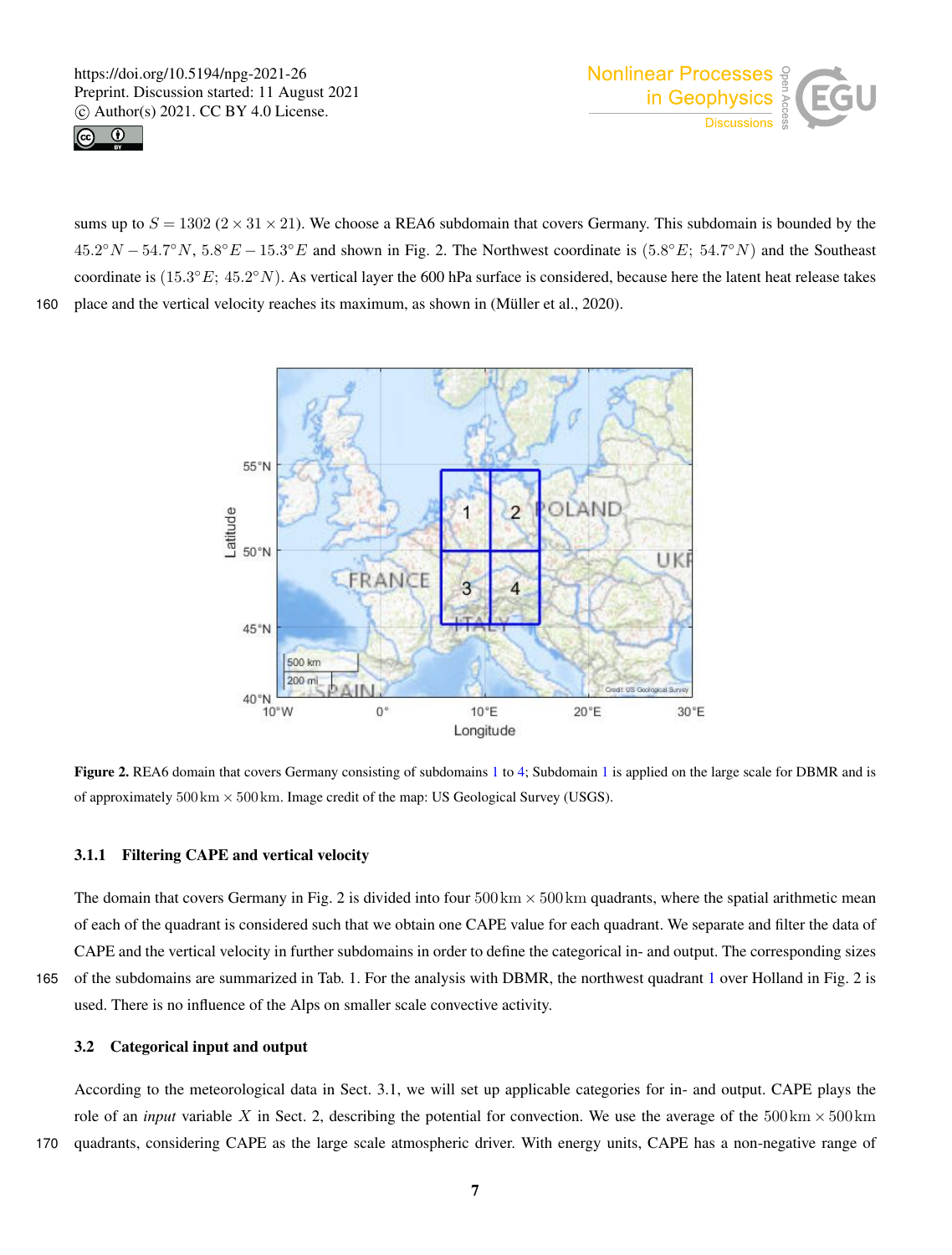



| # Subdomains m | Edge length      |
|----------------|------------------|
| $1^2 = 1$      | 1000 km          |
| $2^2 = 4$      | 500 km           |
| $4^2 = 16$     | $250 \text{ km}$ |
| $6^2 = 36$     | 167 km           |
| $8^2 = 64$     | $125 \text{ km}$ |
| $10^2 = 100$   | 100 km           |
| $12^2 = 144$   | 83 km            |
| $16^2 = 256$   | $63 \text{ km}$  |
| $32^2 = 1024$  | 31 km            |
| $64^2 = 4096$  | 15 km            |

**Table 1.** Number of subdomains m and edge length for box discretization of the atmosphere from large synoptic scale (1000 km) across intermediate scales up to meso-gamma scale with convective activity  $(2 - 20 \text{ km})$ 

values. The model's *output* variable Y is vertical velocity obtained on a smaller scale. Here, Y can take positive and negative values for updrafts and downdrafts, respectively. We average over  $250 \text{ km} \times 250 \text{ km}$  to  $15 \text{ km} \times 15 \text{ km}$  according to Tab. 1.

## 3.2.1 Categorical input

We will consider two different ways to define the input categories. First, linearly spaced categories for the range of CAPE 175 are applied. With this type of classification, extreme weather events tend to be in a separate category. These are not Gaussian distributed. Alternatively, the categorization by evenly spaced quantiles is presented. We consider the range of values for CAPE (X) and generate *n* categories by  $\{x \in X_i \mid b_{i-1} \leq x < b_i\}$ . For the category boundaries  $b_i$ , we consider the following equally spaced options

- on the linear CAPE axis with  $b_i = \min \text{CAPE} + i \frac{\max(Y) \min(Y)}{n}$ ,  $i = 0, ..., n$ ,
- 180 in probability using empirical  $1/n$ -quantiles as category boundaries.

While the first is easily interpreted on the CAPE-axis, the second categorization has the advantage of (almost) equally populated categories. The resulting n categories are denoted by integers  $1, ..., n$ , we choose  $n = 10$ . In Sect. 3.1 we set up the meteorological data with a size of the observational data  $S = 1302$ . That means we have about 130 data points in each CAPE category.

### 185 3.2.2 Categorical output

We map vertical velocities  $\omega_i$  at grid box i on a variable  $Y_i \in \{1,2,3\}$  as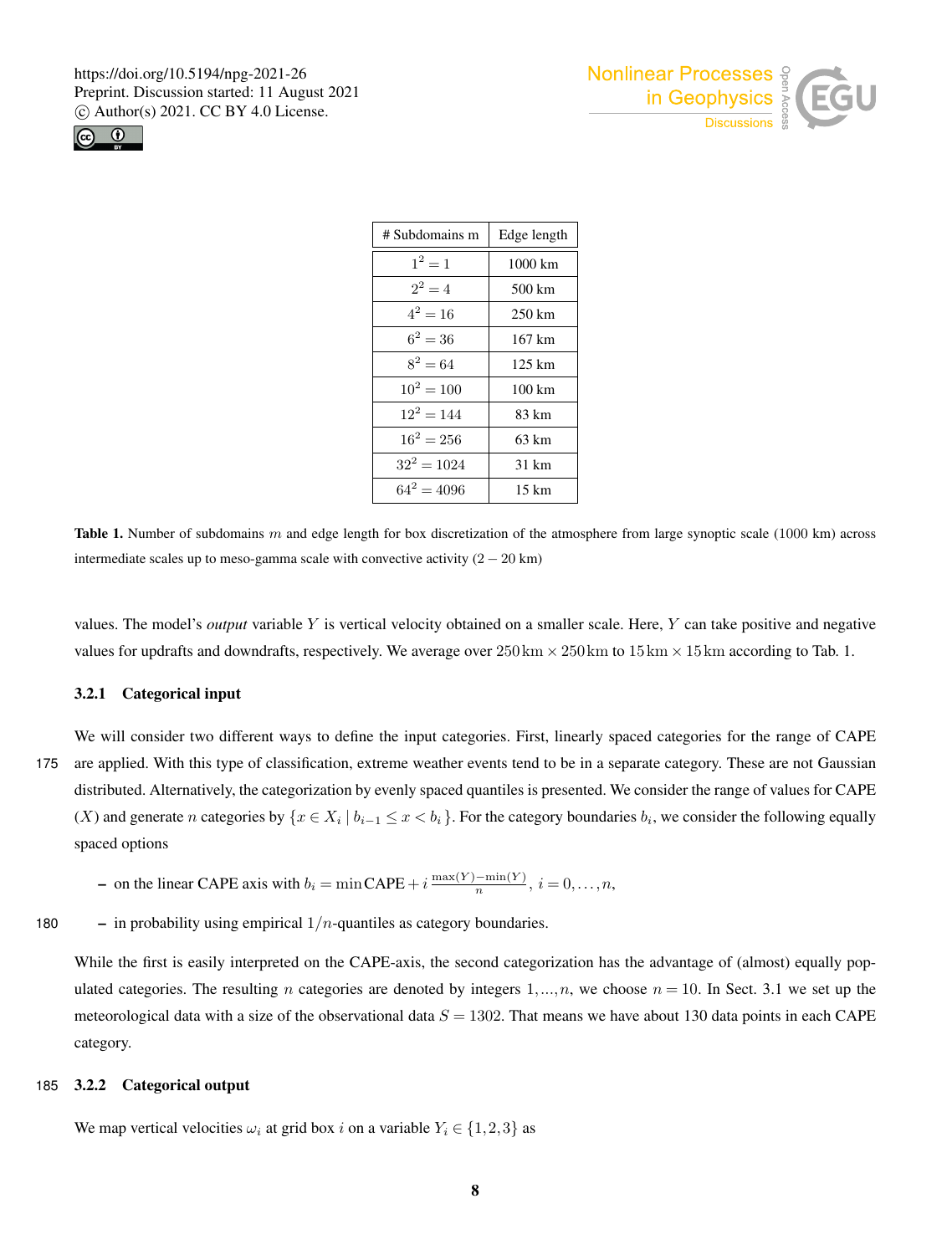



- updraft for  $Y_i = 1$ , if  $\omega_i \ge a_2$ ,
- no draft for  $Y_i = 2$ , if  $a_1 \leq \omega_i < a_2$ ,
- **downdraft** for  $Y_i = 3$ , if  $\omega_i < a_1$ ,
- 190  $(a_1, a_2) \in \mathbb{R}^2$  define a potentially asymmetric interval around zero vertical velocity which we consider as neutral, with  $a_1 < 0$ and  $a_2 > 0$ . The choice of  $(a_1, a_2)$  depends on the scale of the box where Y is averaged over. In Sect. 4.1 the choice of the interval for our analysis is described. Once this discretization is made, the final output categories needed can be set up. Let  $Y_i(t)$  be the discretized vertical velocities at time t with  $1 \le i \le m$  numbering the grid boxes on the corresponding scale, see Tab. ??. We define the following categorical process

195 
$$
\hat{Y}(t) = (\#\{Y_i(t) = 1\}, \#\{Y_i(t) = 2\}, \#\{Y_i(t) = 3\}) \in \mathbb{N}^3,
$$
 (13)

with  $\#\{Y_i = k\}$  being the number of grid boxes with vertical velocity mapped onto  $k \in \{1,2,3\}$ . There are exactly  $(m+1)^2$ ways to decompose  $m$  into the (ordered) sum of 3 nonnegative numbers, thus the number of actually occurring categories  $n_{\hat{Y}} \leq (m+1)^2$ . In our probability-preserving algorithm the number of the occurring categories in the data are counted for the categorical observational input and output. The probability of a category is estimated by its occurrence frequency with respect

200 to the total number of data points. We try to conclude down- and updraft behavior from the  $\hat{Y}(t)$ , i.e. the distribution of up- and downdrafts. Note that we have in this experiment no information on the (spatial) structure, as the category in (13) is a triple of numbers for counts of down-, updraft and low vertical velocity.

#### 3.3 Maximum likelihood estimation

- The model reduction is a consequence of using the affiliation matrix Γ, which assigns the n large scale categories to  $K < n$
- 205 latent states. In the frame of DBMR we optimize a relaxed log-likelihood, cf. (9). We ran DBMR 100 times (with random initializations) for every fixed number  $K$  of latent state. For the respective latent state, the run with the maximum log-likelihood is presented. We also evaluate the exact log-likelihood, as in (5). Fig. 3 shows the exact in blue and the relaxed log-likelihood in red, both for the reduced problem, i.e., the one with latent states. The only parameter in the algorithmic procedure introduced above is the reduced process dimension  $K$  for the number of collective causality boxes. It can be chosen by comparing results
- 210 for different  $K$  and selecting the best reduced model according to one of the standard model selection criteria (Cross-validation with a performance criterion, Akaike Information Criterion (AIC), Bayesian Information Criterion (BIC) or L curve approach). For an attempt for model selection, the largest increase in log-likelihood can be found by increasing  $K = 2$  to  $K = 3$ , for  $K = 6$ , the maximum value has been reached. Note that as  $n = 10$ , choosing  $K = 10$  presents no model reduction.

# 4 Reduced Bayesian model for atmospheric dynamics

# 215 4.1 Results

In the following, the pre- and postprocessing on DBMR with respect to the categorical in- and output will be discussed.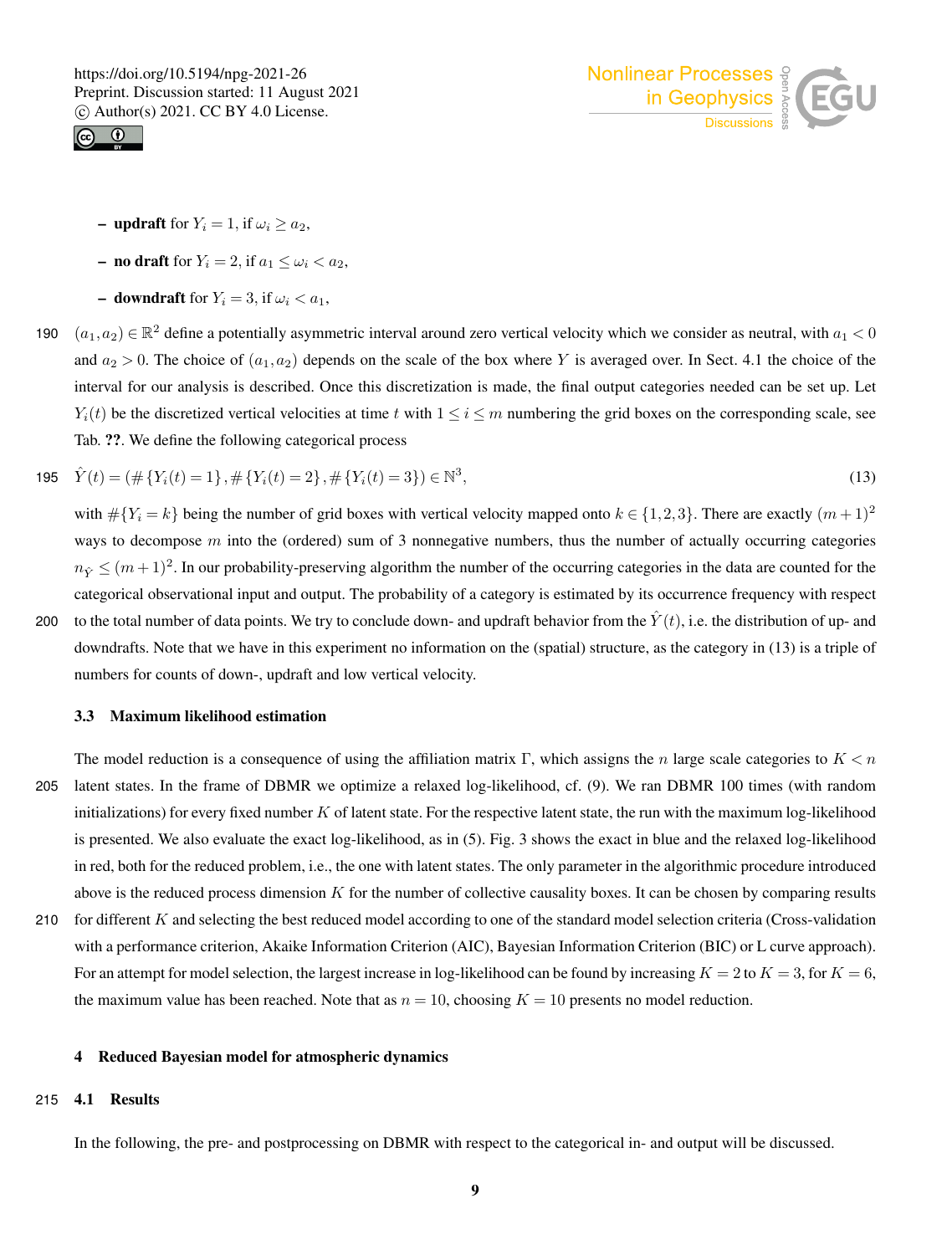





Figure 3. Exact log-likelihood value as in (5) (blue) and relaxed log-likelihood value as in (9) (red) of the reduced Bayesian model estimated by DBMR with  $K$  latent states (also referred to as collective causality boxes).

## 4.1.1 Interval for vertical draft

All-day mean data serve as basis for determining the interval for vertical draft. The subclassification by the interval is symmetric with  $a_1 = -0.0048$  m/s and  $a_2 = 0.0048$  m/s. These values are chosen from a histogram of mean vertical velocities. In Fig. 4, 220 the histogram of mean vertical velocities for a resolution of 125km with the interval is shown.

Afterwards, the data for day and night are split up and will be fed to DBMR respectively.

# 4.1.2 Affiliation to latent states

for 2 latent states. This is done for day and night, respectively. For every latent state a boxplot is provided. The latent states are 225 interpreted as reduced units of the large-scale atmospheric state with respect to their probabilistic impact on vertical motion. On each box, the central mark indicates the median, and the bottom and top edges of the box indicate the 25th and 75th percentiles of CAPE concerning the affiliated n categories ( $n = 10$  divided by quantiles). In Fig. 5 one sees that the input categorization is similar in terms of value for day and night. The first latent state includes 5 (for day) and 4 (at night) CAPE categories with high values. This represents high CAPE values and is therefore referred to as "High". Five (for day day) and 6 (at night) categories

In Fig. 5 the summary statistics with boxplots and images of the affiliation of input categories to the latent states are visualized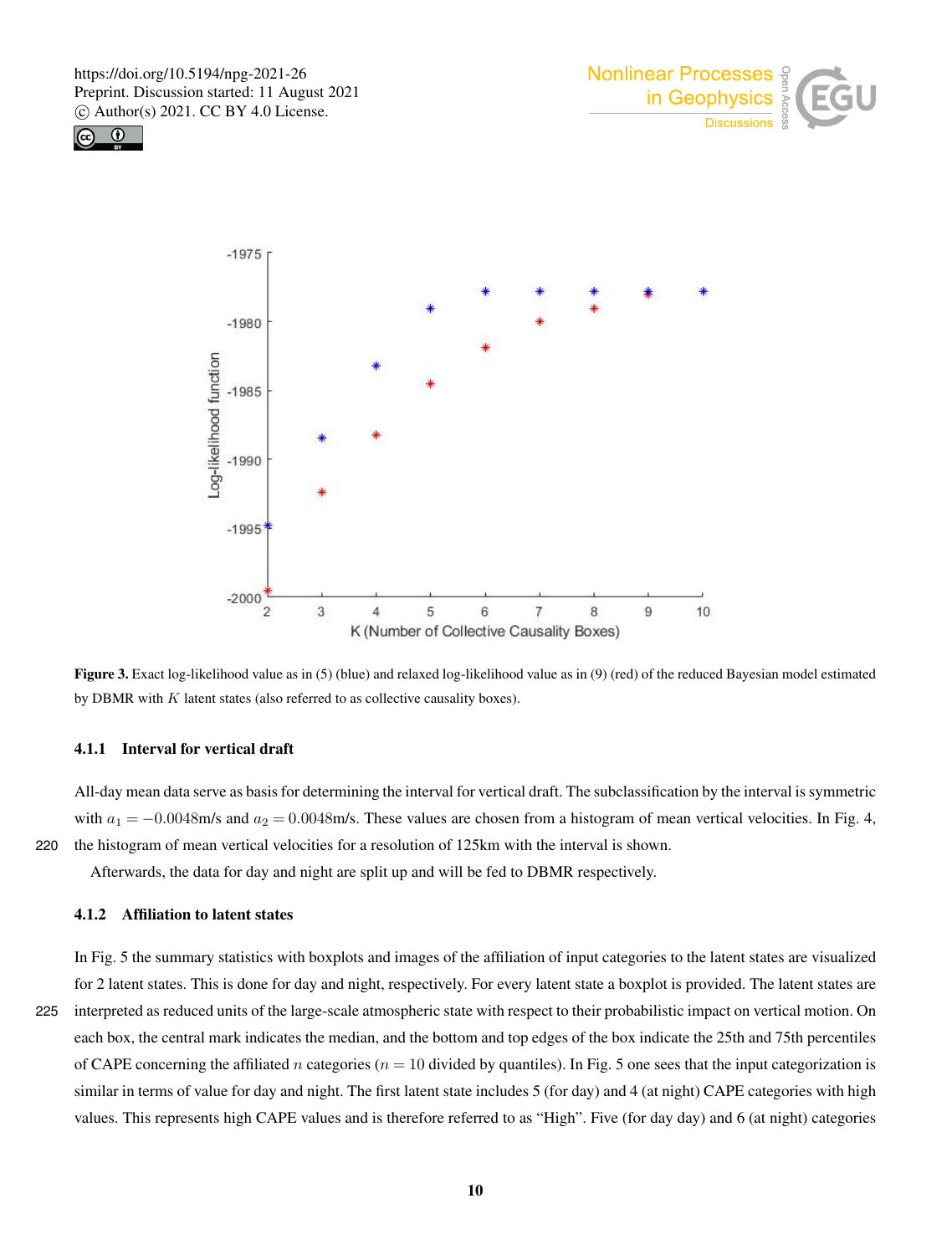





Figure 4. Histogram of mean vertical velocities for day and night for resolution of 125 km and hourly averaged values; red vertical lines represent a tube for vertical draft; The summer months July and August in the years 1995 to 2015. For our analysis we use 12h means. The sample size of the reanalysis data set sums up to  $S = 1302 (2 \times 31 \times 21)$ .

- 230 are affiliated to the second latent state, which is denoted with "Low". During daytime the categories reach values up to 386 J/kg, whereas at night the values have a range of 343 J/kg due to less convective activity. The affiliations to the latent states have no gaps for day and night. That means the latent states are separate from each other, see boxplots in Fig. 5. The difference between the scales is small (375 km) with 500 km step size on large scale and 125 km step size on the smaller scale. The scale jump is of factor 4 on the basis of the small scale. The results for three latent states are shown in Appendix A. The third latent 235 state represents mean CAPE categories. At night, five categories are even affiliated to the latent state "Mean", see Fig. A1. In
- the following, the visualization of the output is discussed, in the appendix further results on different CAPE categories and affiliations are shown.

# 4.1.3 Distributions conditioned on latent states

We discuss probability distributions conditioned on the resulting latent states introduced in Sect. 2.3 in two ways:

- 240 Law  $[X \mid Z]$  gives the distribution of CAPE X within a latent state Z,
	- Law $[\#1, \#3 \mid Z]$  gives the joint probability distribution of number of grid points with positive and negative vertical velocity. For updraft,  $\#1$  denotes  $\# \{ Y_i = 1 \}$  and for downdraft,  $\#3$  denotes  $\# \{ Y_i = 3 \}$ .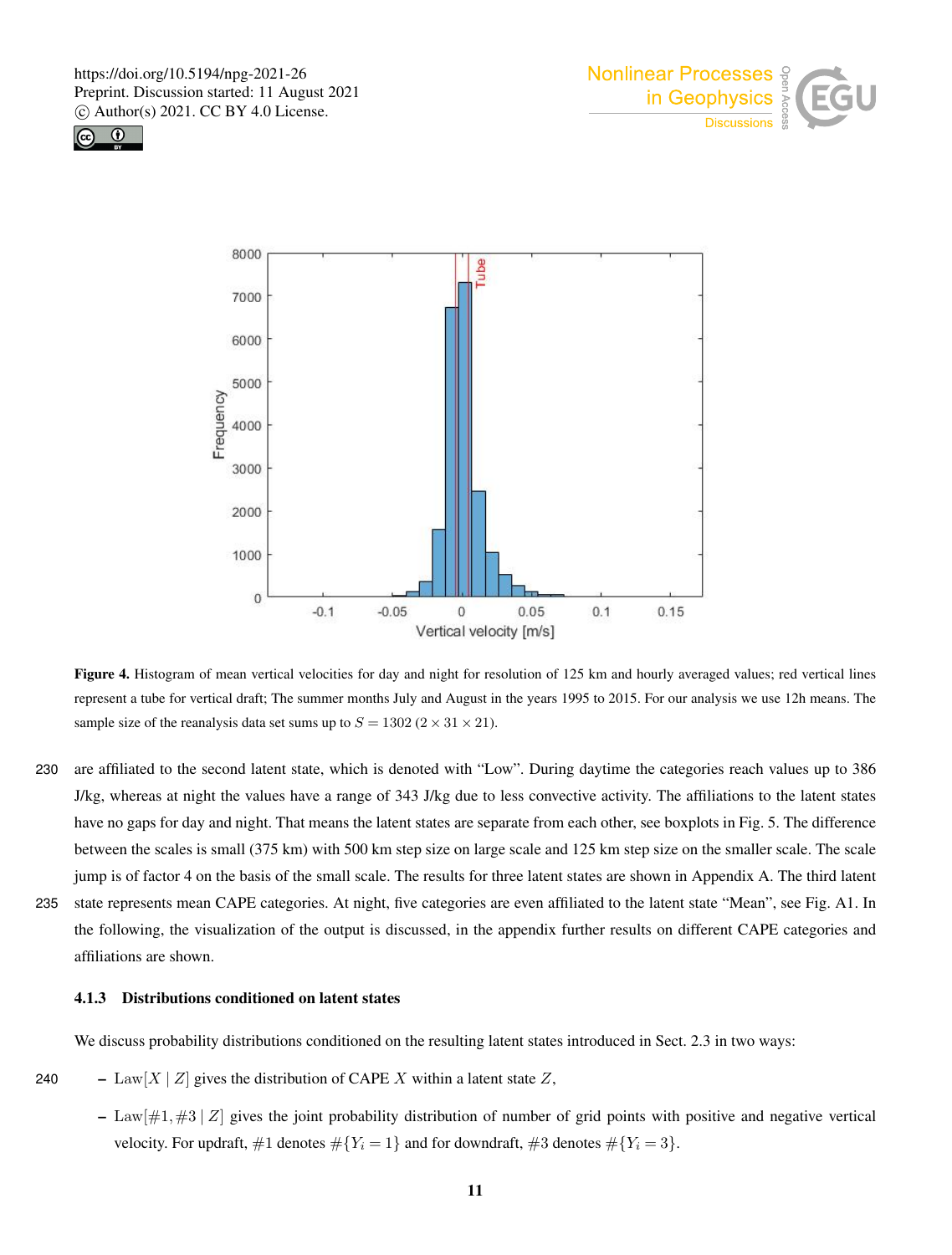





Figure 5. Top: Boxplot of CAPE categories by 2 latent states for daily mean (left: day and right: night); Bottom: Affiliation of CAPE categories to the latent states; Data on large scale: 500 km × 500 km subdomains for northwest of Germany, hourly averaged CAPE; On mesoscale:  $125 \text{ km} \times 125 \text{ km}$  subdomains for vertical velocity. Time series: 21 years for July and August,  $S = 1302$  (Length of time series)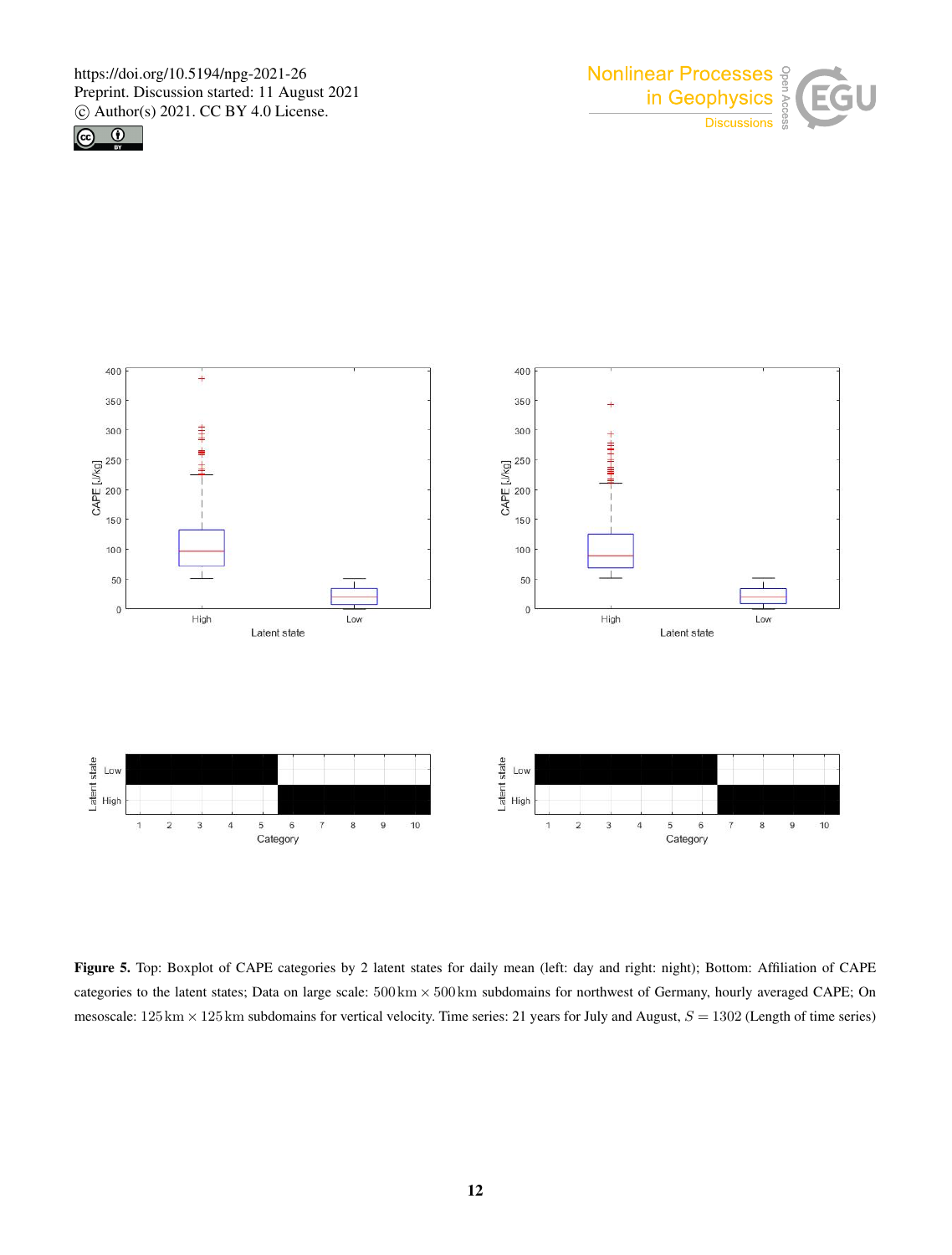



The missing number of neutral grid points  $\#\{Y_i = 2\}$  follows from  $\#2 = m - \#1 - \#3$  with m denoting the total number of grid points. In order to visualize the probabilities of the small scale conditioned on the latent states, the entries of the  $\lambda$ 245 matrix in (9) will be displayed dependent on the number of down- and updrafts. In Fig. 6, K bivariate histograms are shown for day and night respectively. Here the conditional probabilities of matrix  $\lambda$  are displayed for every latent state dependent on the number of up- and downdrafts (#1 and #3). Since the number of smaller-scale boxes is  $n_y$ , only the lower triangle below the diagonal corresponds to categories. Categories not populated by data are not shown (white). We noticed that in case the interval for vertical draft in Sect. 4.1 are increased, fewer data points are in the subclassifications for the up- and downdrafts 250 (i.e. smaller numbers #1 and #3 change lower triangular probability matrices of Fig. 6). A comparison of different sizes of intervals for vertical draft is not shown here. Increasing the interval makes less up-/downdrafts, thus moving probability mass away from the diagonal, where large fractions of up-/downdrafts are sitting. In Fig. 6 the results are shown for a  $4 \times 4$  grid, that means we have 16 boxes with vertical velocities. In the histograms the numbers of up- and downdraft range from 0 to 16. Variable  $Z_1$  represents the latent state "High", latent state  $Z_2$  the state "Low", as in Fig. 5. The latent states are stochastically 255 disaggregated in probabilities which describe the chance of number of up- and downdrafts conditioned on the latent states "High" and "Low". In the top left panel  $(Z_1, day)$  of Fig. 6 probability adds up for numbers of up- or downdrafts higher than 10 to 81%. In the top right panel, probability accumulates at small numbers of boxes with downdraft. For Law  $[\#1, \#3 \mid Z_2]$ in the bottom left panel for the day, high conditional probabilities  $\mathbb{P}[\#1, \#3 \mid Z_2]$  concentrate in categories with many boxes with downdraft. Here the probability of numbers of downdrafts of 6 to 16 is 68%. At night in the latent state  $Z_2$ , we observe 260 that a low number of updraft boxes is likely, while the overall up- and downdraft activity seems to be the least probable here (probability concentrating around  $(\#1,\#3) \approx (0,0)$ ). In the bottom left panel  $(Z_2, \text{night})$  the probability is accumulated to

82% for the number of updrafts between 0 and 4.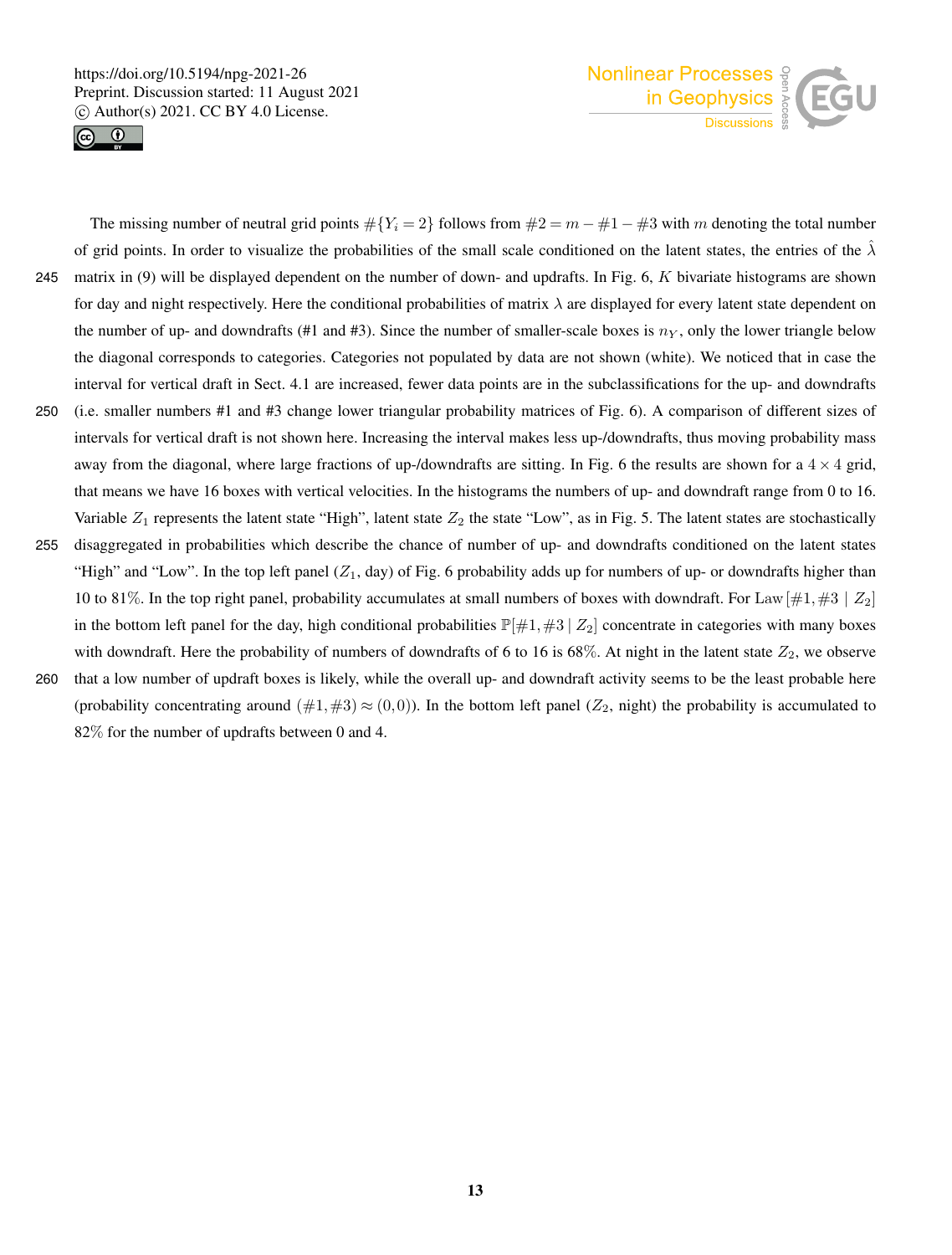





Figure 6. Probabilities of numbers of updrafts (#1) and downdrafts (#3) conditioned on latent states  $P[#1, #3|Z]$ ; Day (left) and night (right) and Latent state "High" (top) and latent state "Low" (bottom);  $500 \text{ km} \times 500 \text{ km}$  domain for CAPE and  $125 \text{ km} \times 125 \text{ km}$  subdomains for vertical velocity.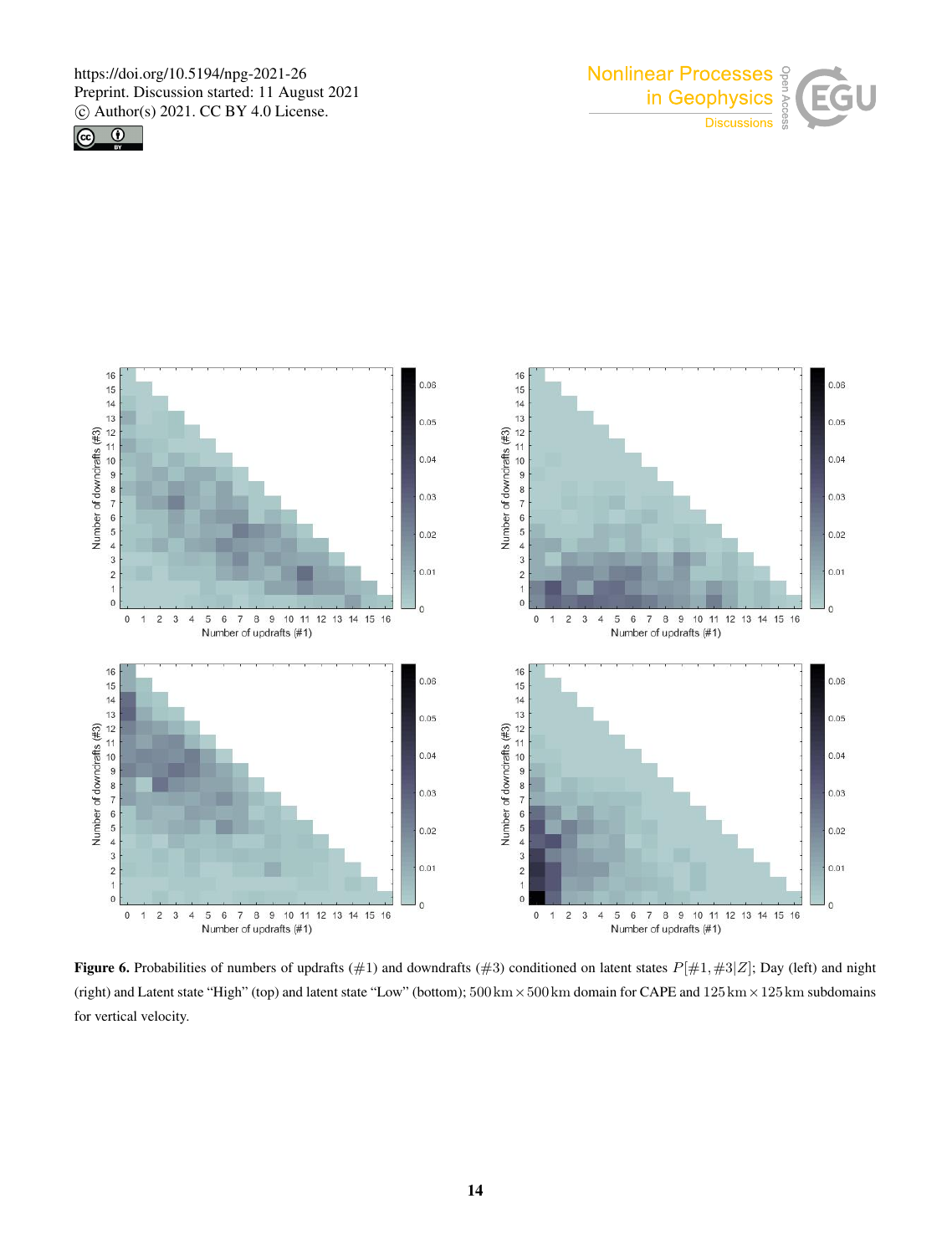



## 4.1.4 Output on smaller scale

Note that the number of possible output categories  $\hat{Y}$  scales quadratically with the number m of grid points considered on the 265 smaller scale. Moving towards the convective scale,  $m$  increases, and so does the number of possible output categories, yet the number of data points (1302) stays the same. To avoid the resulting increase of estimation error, we further reduce the number of output categories by dividing the respective numbers for up- and downdraft into 3 sections, which leaves 6 categories. We use  $15 \text{ km} \times 15 \text{ km}$  subdomains on convective scale for the output of DBMR. The large scale remains unchanged compared to the previous example. In Fig. 7 the distribution of CAPE in terms of latent states based on kernel density estimation (KDE) 270 is shown. KDE is a non-parametric way to estimate the probability density function of a random variable. At night, more categories are assigned to the latent state "Low", the first latent state has a larer mean and median than during daytime.

In Fig. 8 the conditional probabilities are shown for 1024 boxes of vertical velocities. In the histograms the 3 sections of numbers of up- and downdraft range from 0 to 1024. The 3 categories are divided by the following numbers: 0 to 341, 342 to 683 and 684 to 1024 up- and downdrafts. Variable  $Z_1$  represents again the latent state "High", and  $Z_2$  the latent state "Low";

275 cf. Fig. 8. The first latent state is represented in the first row. During daytime down- or updraft is likely, and during nighttime it is most likely to have less downdraft than updraft. The smaller scale analysis gives consistent results with the analysis where the output is on mesoscale in Fig. 6. There are higher probabilities during daytime for medium to high numbers of up- or downdraft. At night due to less vertical draft, low to medium numbers of up- or downdraft are higher. For the second latent state "Low", the distributions concentrate on higher and lower numbers of downdrafts and small numbers of updraft.

#### 280  $\,$  4.2 Higher number K of latent states

The results for three latent states are considered in Appendix A. Figs. A1 and A2 show results using CAPE as input with a resolution of  $500 \text{ km} \times 500 \text{ km}$  on large scale and a grid of  $125 \text{ km} \times 125 \text{ km}$  for the output. The scale difference is again of factor 4 according to the first example in Sect. 4.1 where in- and output are on the synoptic scale. Affiliations without gaps lead to a separation of the latent states. "No gaps" means that affiliations are interrelated and not interrupted in the middle 285 plots of Fig. A1 and Fig. A3. The affiliations have no gaps for day and night. We have again more variance of the conditional probabilities during daytime. At night there is less variance of the conditional probabilities with a concentration at low numbers of downdraft or updraft boxes. A hierarchy of three different probability configurations arises for up-, down- and no draft. When the number of latent states  $K$  is further increased, the latent states can be clustered in groups of high, low and medium CAPE categories. In Fig. A1 top boxplots of CAPE categories by 3 latent states for daily mean (left: day and right: night) and in

- 290 the middle the affiliation of CAPE categories to the latent states are presented. For higher  $K$ , the number of latent states with affiliation without gaps is higher at night compared to day. In Fig. A3 and A4 we use CAPE as input with a resolution of  $500 \text{km} \times 500 \text{km}$  on large scale and a grid of  $15 \text{km} \times 15 \text{km}$  for the output. The output is on convective scale. Here the affiliations are without gaps as well. The refined category for the convective scale leads to a difference in the distributions over the latent states for day and night. For day 4 and for night 5 mean categories are distributed according to the violin plot
- 295 of Fig. A3. The corresponding conditional probabilities can be seen in Fig. A4. At night the highest conditional probabilities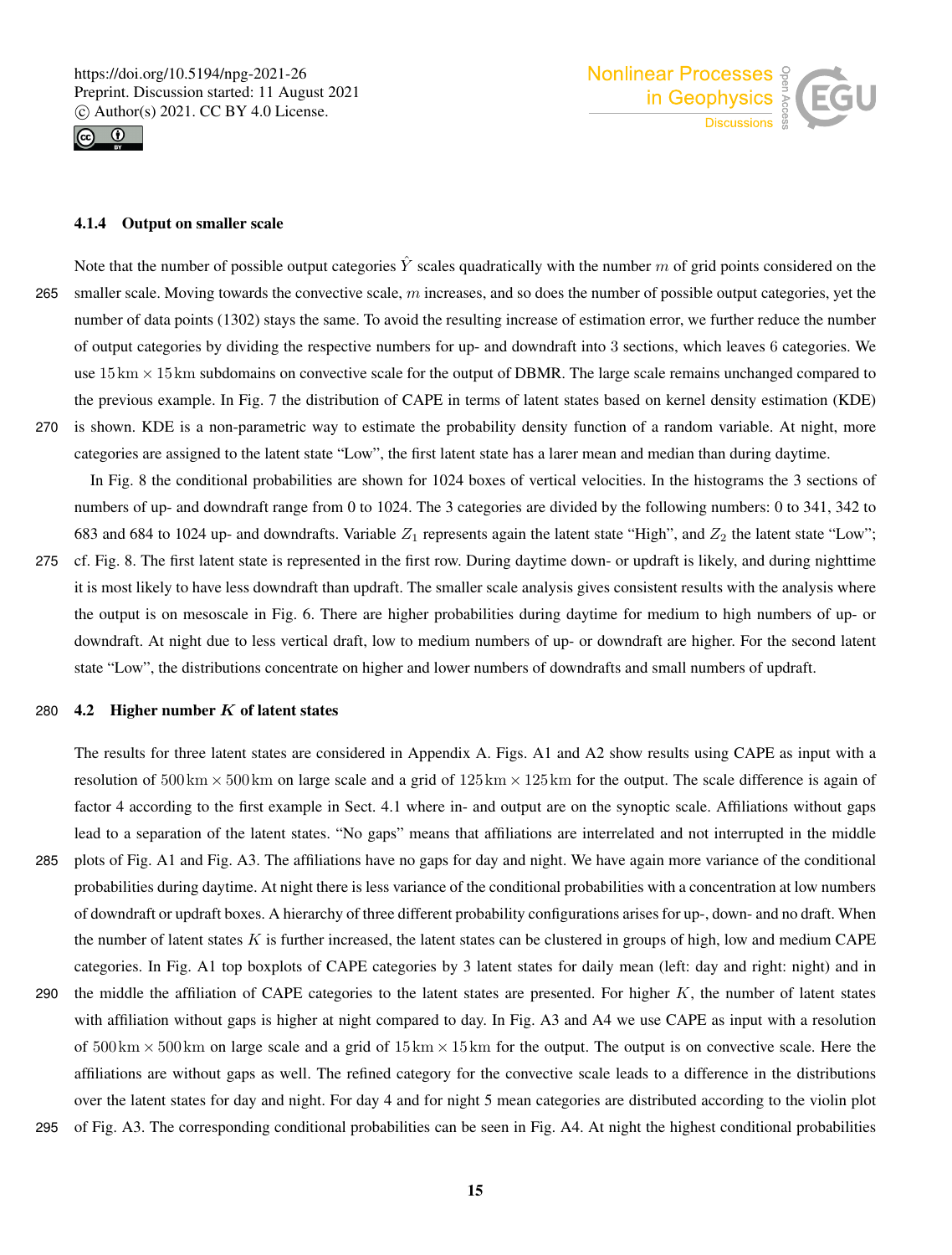





Figure 7. Top: Distribution of CAPE (500 km) in terms of latent states based on kernel density estimation; Bottom: Affiliation of CAPE categories to the latent states; Left (Day) and right (Night); maximal CAPE value around 400 J/kg; 15 km step size for vertical velocity  $(15 \text{ km} \times 15 \text{ km} \text{ km} \text{ subdomains}$  for vertical velocity)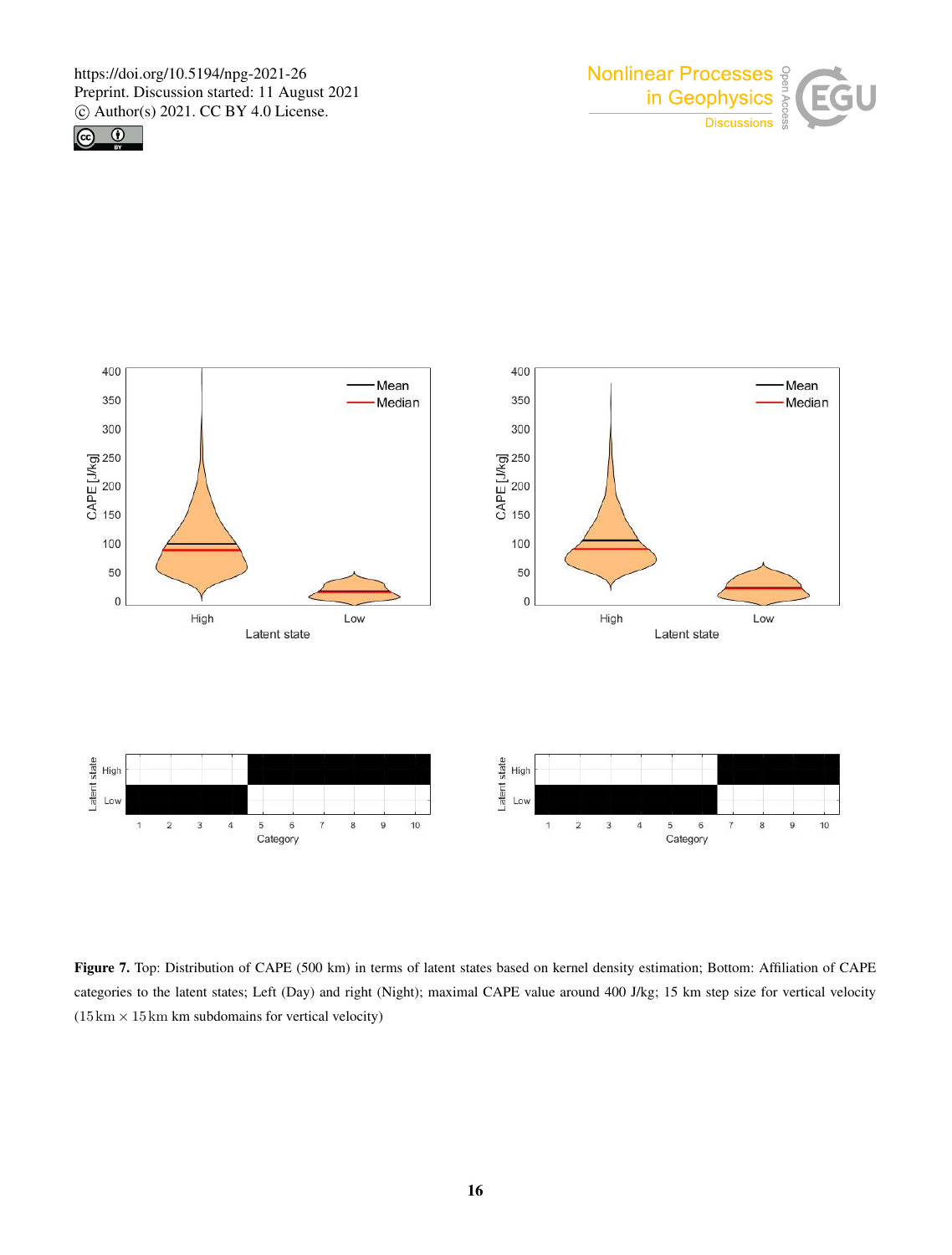





Figure 8. Probabilities of numbers of updrafts (#1) and downdrafts (#3) conditioned on latent states  $P[#1, #3|Z]$ ; Day (left) and night (right) and latent state "High" (top) and latent state "Low" (bottom);  $500 \text{ km} \times 500 \text{ km}$  domain for CAPE and  $15 \text{ km} \times 15 \text{ km}$  subdomains for vertical velocity.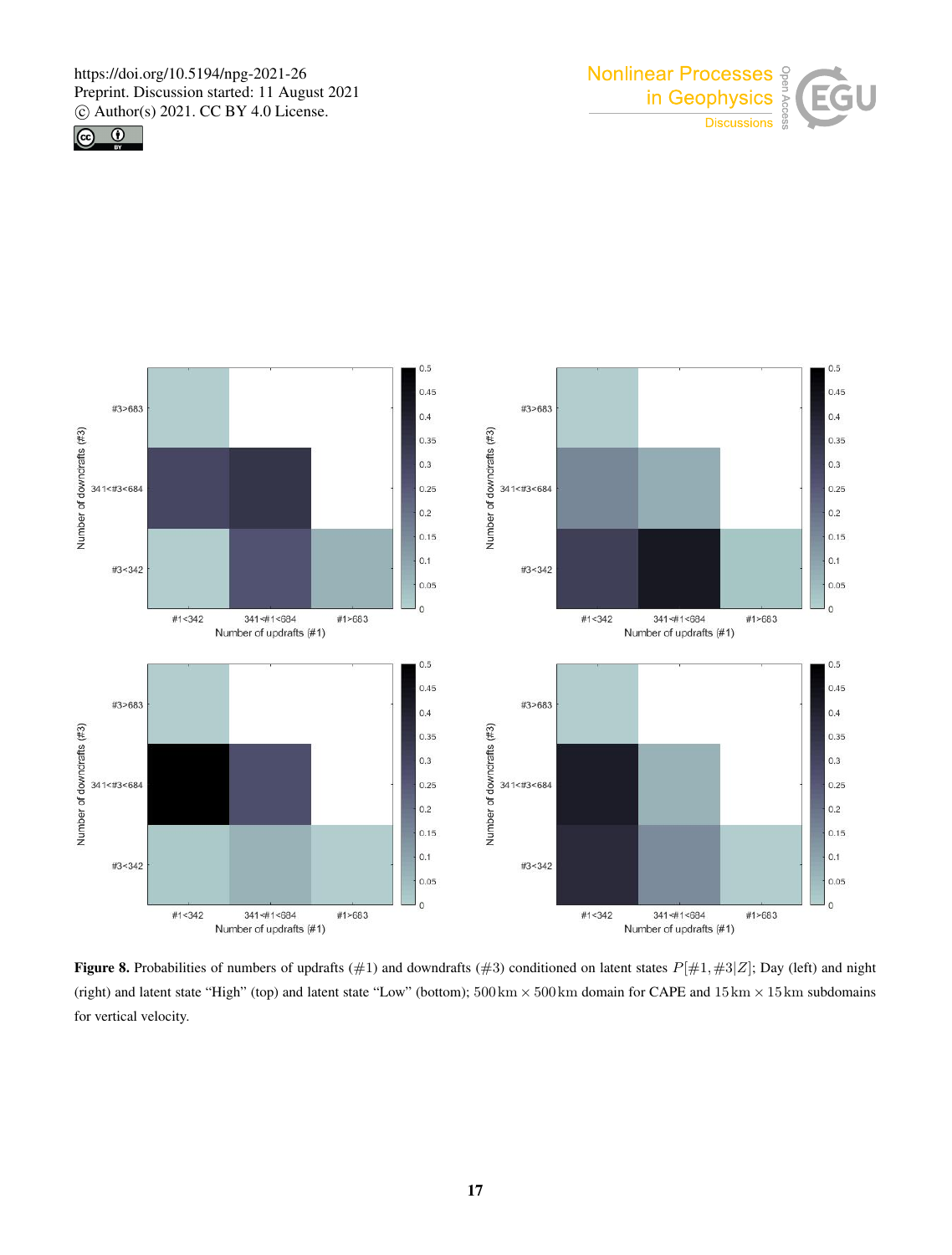



for high and low CAPE categories appear in the middle box of the axes of number of up- and downdrafts, i.e. high up- and downdraft numbers, low number of boxes with no vertical draft activity. For the mean categories the conditional probability is concentrated at the origin around zero. During daytime, the probabilities are drawn to the diagonal due to the higher variance.

## 4.3 Discussion related to atmospheric dynamics

- 300 In Sect. 4.1 we discussed the results of the Bayesian model reduction from a mathematical perspective and in Sect. 4.2 we interpreted the outcomes for a higher number of latent states. The method groups input categories into fewer latent states. These are interpreted as reduced states for the large-scale atmospheric dynamics with respect to their probabilistic impact on vertical motion. We applied an energetic variable as the driver on large scale. CAPE is the convective available potential energy. It does not have to be fully available, meaning that high CAPE values does not *necessarily* lead to convective activity
- 305 on smaller scales but increases the probability of smaller scale convective activity. The release of kinetic energy of a certain CAPE level to vertical movement needs triggers such as flows over mountains or forests which lead to instabilities of the hydrostatic equilibrium. The dependence on surface conditions on the earth requires a probabilistic way of thinking. Therefore the mathematical tool DBMR provides a simple probabilistic description. Using the method, we intend to draw conclusions about categorical processes in the atmosphere. Since the system can not be in two different categories simultaneously, categories
- 310 are disjoint and the relation between the probability for large scale and smaller scales can be formulated via the conditional probabilities and the conservation of the total probability. The methodology breaks up probability calculations into distinct parts and relates marginal probabilities to conditional probabilities. The aim of this work is to test the stochastic method in an meteorological application towards a reduced categorical model of smaller scale convective activity in the atmosphere depending on large scale drivers.
- 315 To analyze the relation of large scale dynamics in the atmosphere to smaller scale categorical processes, the COSMO-REA6 reanalysis data set was applied (Bollmeyer et al., 2015). We averaged CAPE for 500 km  $\times$  500 km and the vertical up- and downdrafts in 125 km  $\times$  125 km domains, as described in Sect. 3.2. Regarding the summer months July and August in the years 1995 to 2015, CAPE reaches averaged values between 0 and 400 J/kg and the vertical velocities have ranges from -0.15 to 0.2 m/s on mesoscale and -1.7 to 1 m/s on convective scale. In the meteorological setting we showed how the Bayesian model
- 320 reduction performs. We combined large-scale CAPE with a subgrid-mesoscale time series for vertical velocity and count the numbers of up- and downdrafts. Therefore we mapped vertical velocities as updraft, no draft and downdraft dependent on an interval around zero vertical velocity. In the preprocessing of Sect. 4.1 we adjusted the interval for vertical draft with range 0.0096 m/s according to the meteorological data. The interval was chosen symmetrically on the basis of the histogram of mean vertical velocities in Fig. 4. We chose a number of 10 input categories and reduced these to two latent states. This was done for

325 day and night, respectively.

In Fig. 5 the summary statistics with the affiliation of input categories to the latent states are presented. The affiliations in Figs. 5 and 7 have no gaps, meaning that the affiliations are interrelated and are not interrupted. The affiliations lead to a separation of the latent states in the boxplots for day and night. Thus a certain range of CAPE values can be assigned to every latent states. During daytime the range of values for the latent state "High" is at around 400 J/kg and greater compared to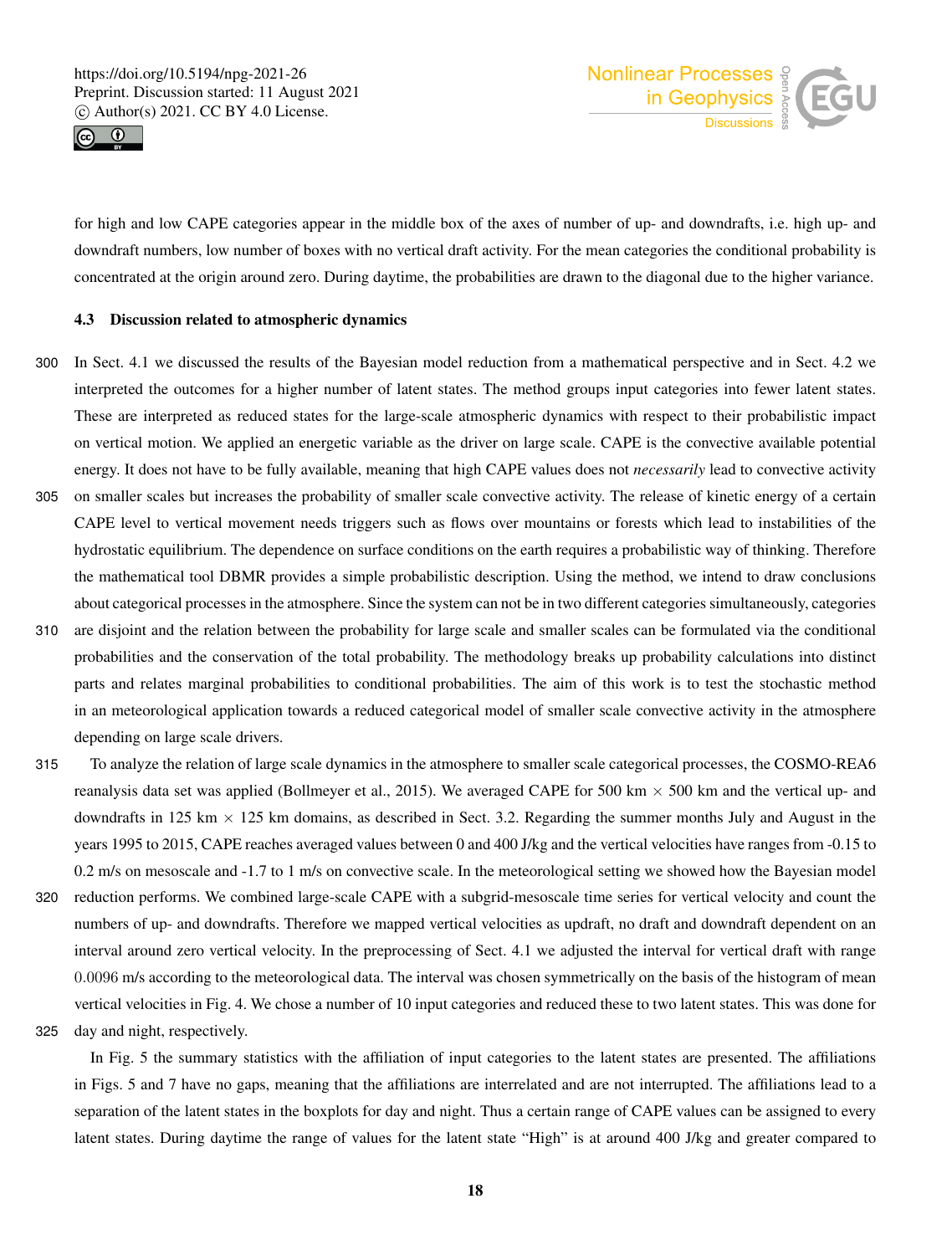



330 the corresponding latent state during nighttime. For smaller scales we reduced the number of output categories. In Fig. 7 at the bottom, 6 high and 4 low CAPE categories for daily mean and 4 high and 6 low CAPE categories at night are affiliated. As a result of the averaging, the categories are almost evenly distributed over the latent states. The convective activity of the atmosphere is stronger during the day than during nighttime. Therefore, the vertical draft is less at night than during the day. Mean and median are around 100 J/kg for the latent state "High" and 25 J/kg for the latent state "Low". The mean and median 335 are similar for day and night. There is a difference for the variance. At night the distribution of latent state "High" is sharper

due to less variance, only 4 categories are affiliated compared to the daily mean.

Joint probability distribution of number of grid points with positive and negative vertical velocity conditioned on the resulting latent states are shown in figs. 6 and 8. The sum of the probabilities of all categories for every box is 1. Increasing the interval for vertical draft makes less up-/downdrafts, thus moving probability mass away from the diagonal, where large fractions of

- 340 up-/downdrafts are sitting. There are higher probabilities during daytime for medium to high numbers of up- or downdraft. Lots of updrafts during daytime lead to the existence of a lot of downdrafts due to mass conservation. At night due to less vertical draft, low to medium numbers of up- or downdraft are higher. For the latent state "Low", the distributions in Figs. 6 and 8 concentrate on higher and lower numbers of downdrafts and small numbers of updraft. The representation of probabilities of numbers of updrafts and downdrafts conditioned on the latent states for the convective scale in Fig. 8 correspond in their
- 345 distributions to the results on mesoscale in Fig. 6.

The generation of kinetic energy of a certain CAPE level to vertical draft on smaller scales can occur up to a few hours later. A temporal shift for the in- and output could have an effect on the stochastic relation shown in Fig. 6. We consider the 12 hours means. For data with a higher temporal resolution, one could realize a shift of 2-4 hours for the input. This is deferred to future studies.

## 350 5 Conclusions

It is of importance to identify stochastic models by using categorical approaches compared to fluid mechanics described by continuous partial differential equations. In this study, a recent algorithmic framework called Direct Bayesian Model Reduction (DBMR) (Gerber and Horenko, 2017) is applied which provides a scalable probability-preserving identification of reduced models directly from data. We assume that the output of a Bayesian model depends on the input through a latent variable, 355 which can merely take a small number of different latent states. The stochastic method is tested in a meteorological application

towards a model reduction to latent states of smaller scale convective activity conditioned on large scale atmopsheric flow.

We combined the convective available potential energy (CAPE) as large scale flow variable with smaller scale subgrids time series for vertical velocity. Therefore we mapped vertical velocities as updraft, no draft and downdraft dependent on an interval around zero vertical velocity and count the numbers of up- and downdrafts. Data sets of daily means of 12 hours for day and 360 night were computed using COSMO-REA6 reanalysis over a domain that covers Germany for a period of the summer months

July and August in the years 1995 to 2015. In the analysis the scales from 500km to 125km (mesoscale) and up to 15km were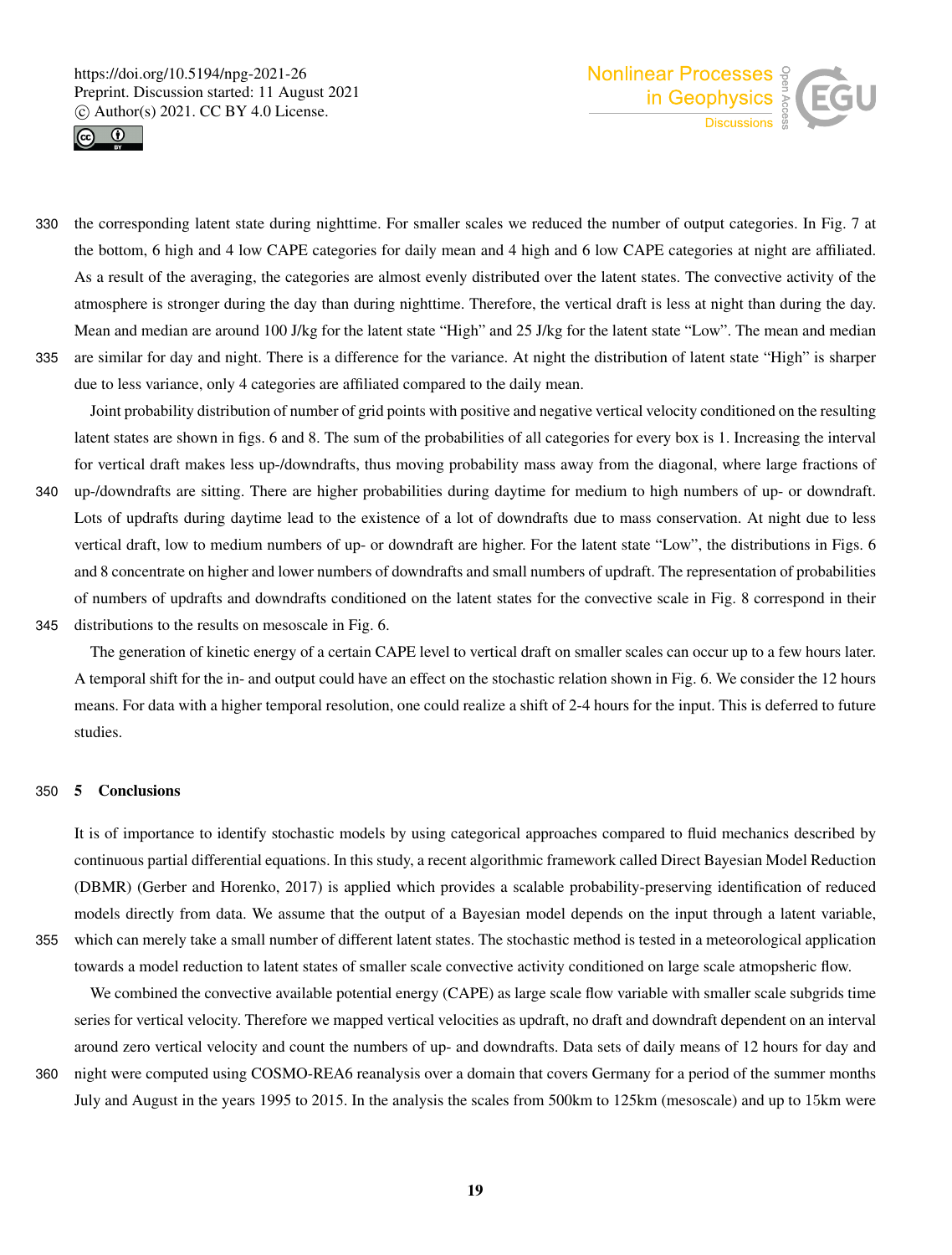



considered. The categorical data analysis was done for day and night and discussed for different numbers of latent states. We chose a number of 10 input categories and reduced these to two and three latent states.

The step from the fluid continuum described by partial differential equations to a categorical stochastic description with 365 DBMR provides a reduced model defined on a set of a few latent variables. These are interpreted as reduced states for the large scale atmospheric dynamics with respect to their probabilistic impact on vertical motion. For 2 latent states the input is separated into categories with high and low CAPE values whereas for 3 latent states we have an affiliation to categories with high, medium and low CAPE values. The output categories for the vertical velocity describe the number of up- and downdrafts. In the result, we gain conditional distributions for the numbers of up- and downdrafts conditioned on the latent states for day 370 and night. In the application we found a probabilistic relation of CAPE and vertical up- and downdraft.

For a resolution of 125km we applied a  $4 \times 4$  grid and had 16 boxes with vertical velocities. During daytime the chance for updraft is higher conditioned on the latent state with high CAPE values. Probability adds up for numbers of up- or downdrafts higher than 10 to 81%. The distribution for the latent state with low CAPE values has higher probabilities at high numbers of downdrafts. Here the probability of numbers of downdrafts of 6 to 16 is 68%. At night probability adds up at small numbers 375 of downdrafts for the latent state with high CAPE values. For low CAPE values, we observe that a low number of updrafts is likely. The probability is accumulated to 82% for the number of updrafts between 0 and 4.

On smaller scale with a resolution of 15km we applied a  $32 \times 32$  grid and had 1024 boxes with vertical velocities. We divided the output into 3 categories of low (0 to 341), medium (342 to 683) and high (84 to 1024) numbers of up- and downdrafts. During daytime the probability for a medium number of up- and downdrafts is 34% for the latent state with high CAPE values.

- 380 Here low and high numbers of up- and downdraft have small probability. For low CAPE values the maximum in the distribution occurs for a medium number of downdrafts and low number of updrafts at 50%. At night the probability adds up at low to medium numbers of downdrafts for the latent state with high CAPE values and for low CAPE values, we observe that the chance of low and medium number of updrafts is 82%. The distribution for the smaller scale resolution (15km) is a stochastic aggregation of the distribution with resolution of 125km. Therefore the distributions are qualitatively similar. When the number 385 of latent states is further increased, the latent states can be clustered in groups of high, low and medium CAPE categories.
- 

The model reduction of smaller scale convective activity is part of a development process for a model with a stochastic component for a conceptual description of convection embedded in a deterministic atmospheric flow model. Various energetic variable are applicable on large scale. A potential driver to control small scale models is the Dynamic State Index (DSI) (Müller et al., 2020; Müller and Névir, 2019), an "adiabaticity indicator". Other large scale variables driving the smaller scale

390 stochastics are the available moisture or vertical wind shear. The presented approach provides a basis for further research of smaller scale convective activity conditioned on other possible large scale drivers.

*Author contributions.* Annette Müller prepared the meteorological data. All authors have then contributed to develop the work and prepared the manusscript.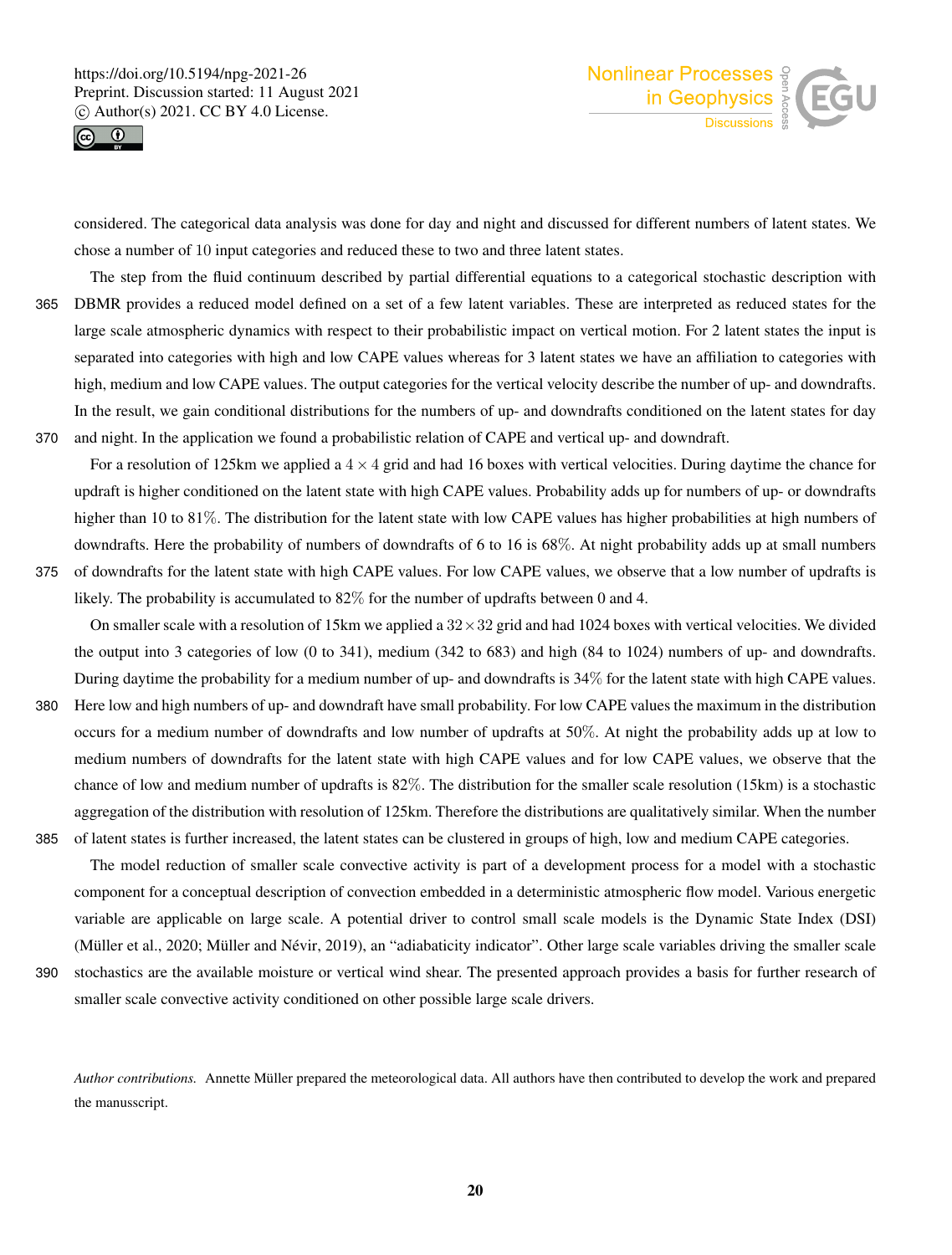



*Acknowledgements.* This research has been funded by Deutsche Forschungsgemeinschaft (DFG) through grant CRC 1114 'Scaling Cas-395 cades in Complex Systems, Project Number 235221301, Project A01 'Coupling a multiscale stochastic precipitation model to large scale atmospheric flow dynamics'.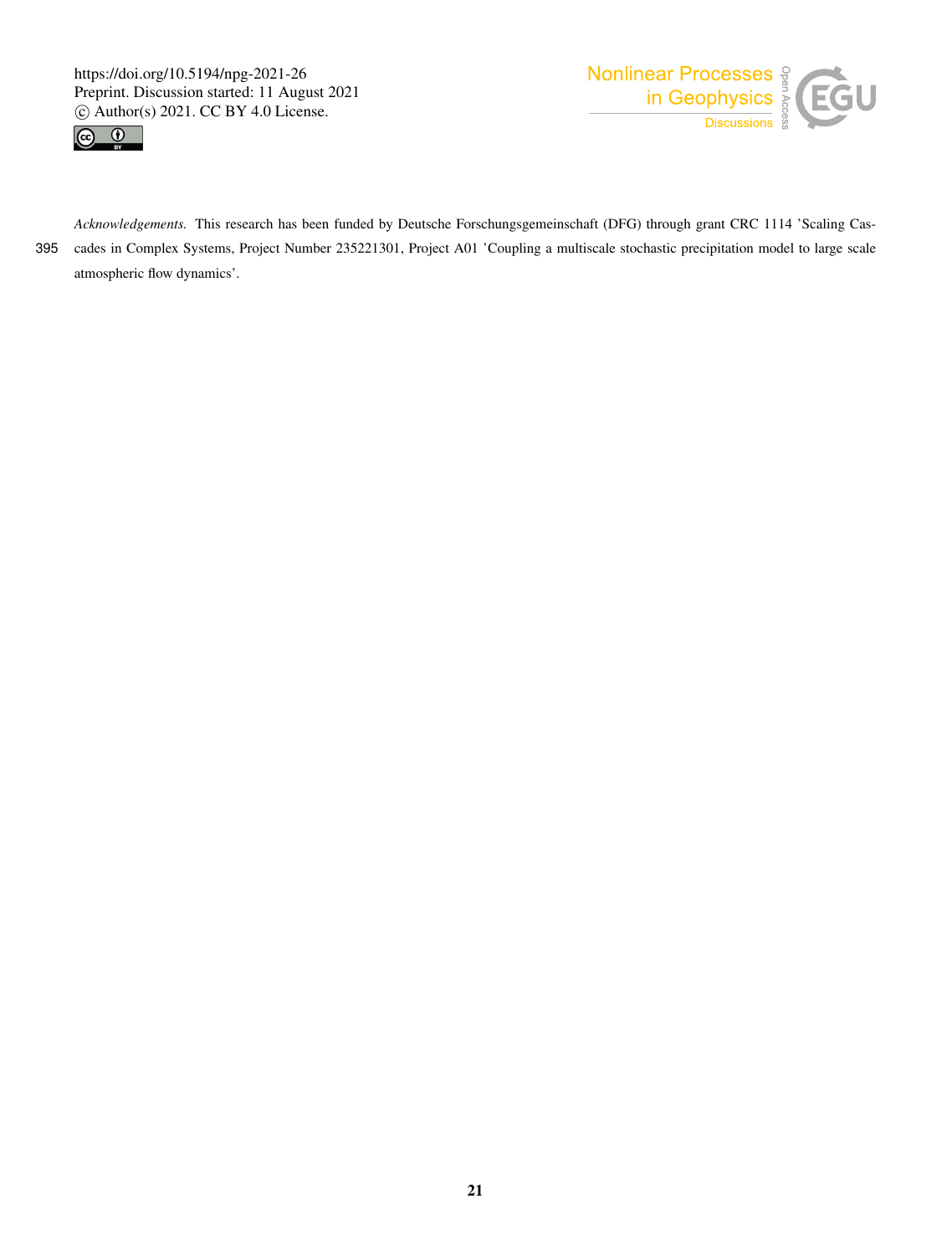



Appendix A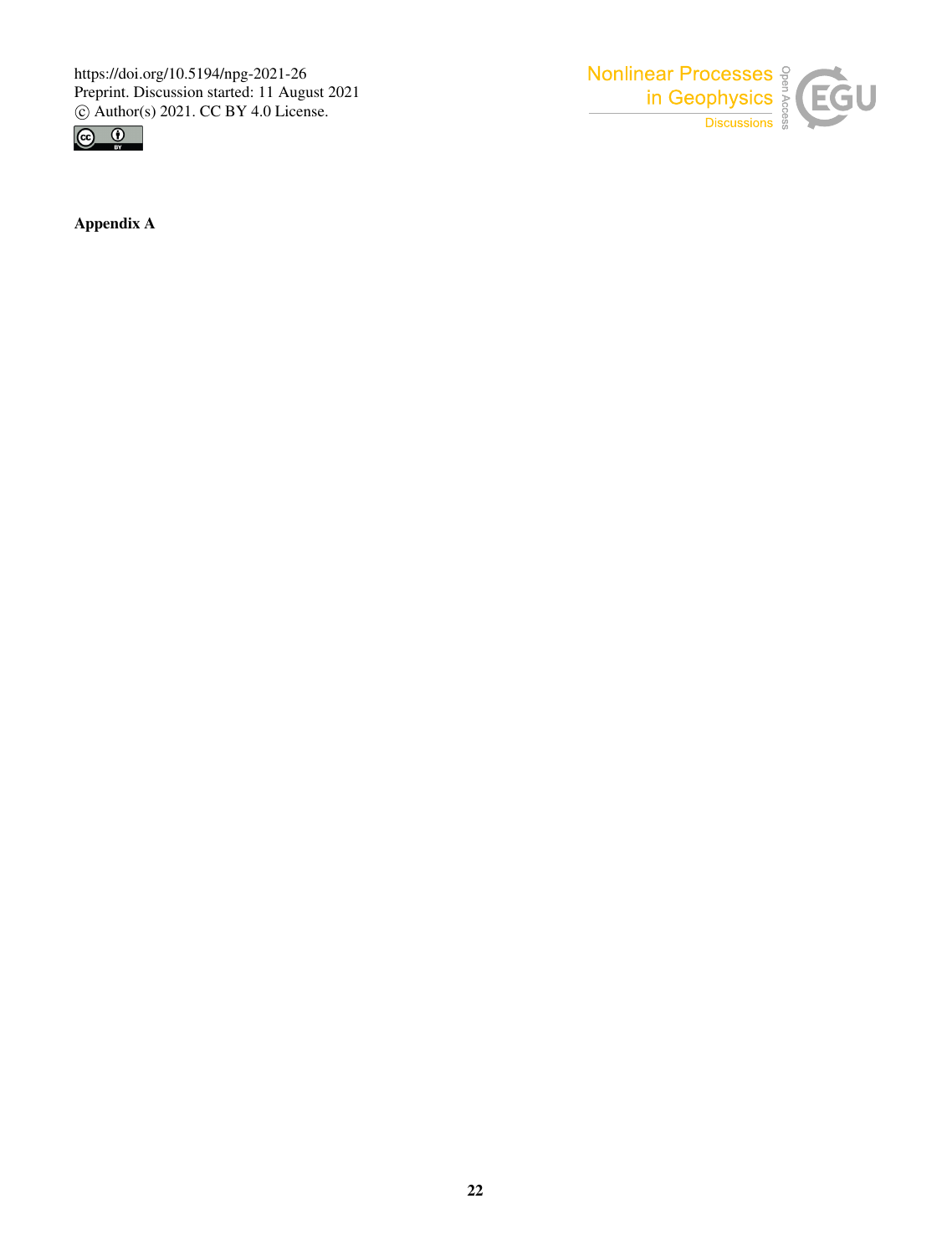





Figure A1. Top: Boxplot of CAPE categories for 3 latent states "High", "Mean" and "Low" for day (left) and night (right); Middle: Affiliation of CAPE categories; Distribution of CAPE (500 km) in terms of latent states "High", "Mean" and "Low" based on kernel density estimation;  $500 \text{ km} \times 500 \text{ km}$  domain for CAPE and  $125 \text{ km} \times 125 \text{ km}$  subdomains for vertical velocity.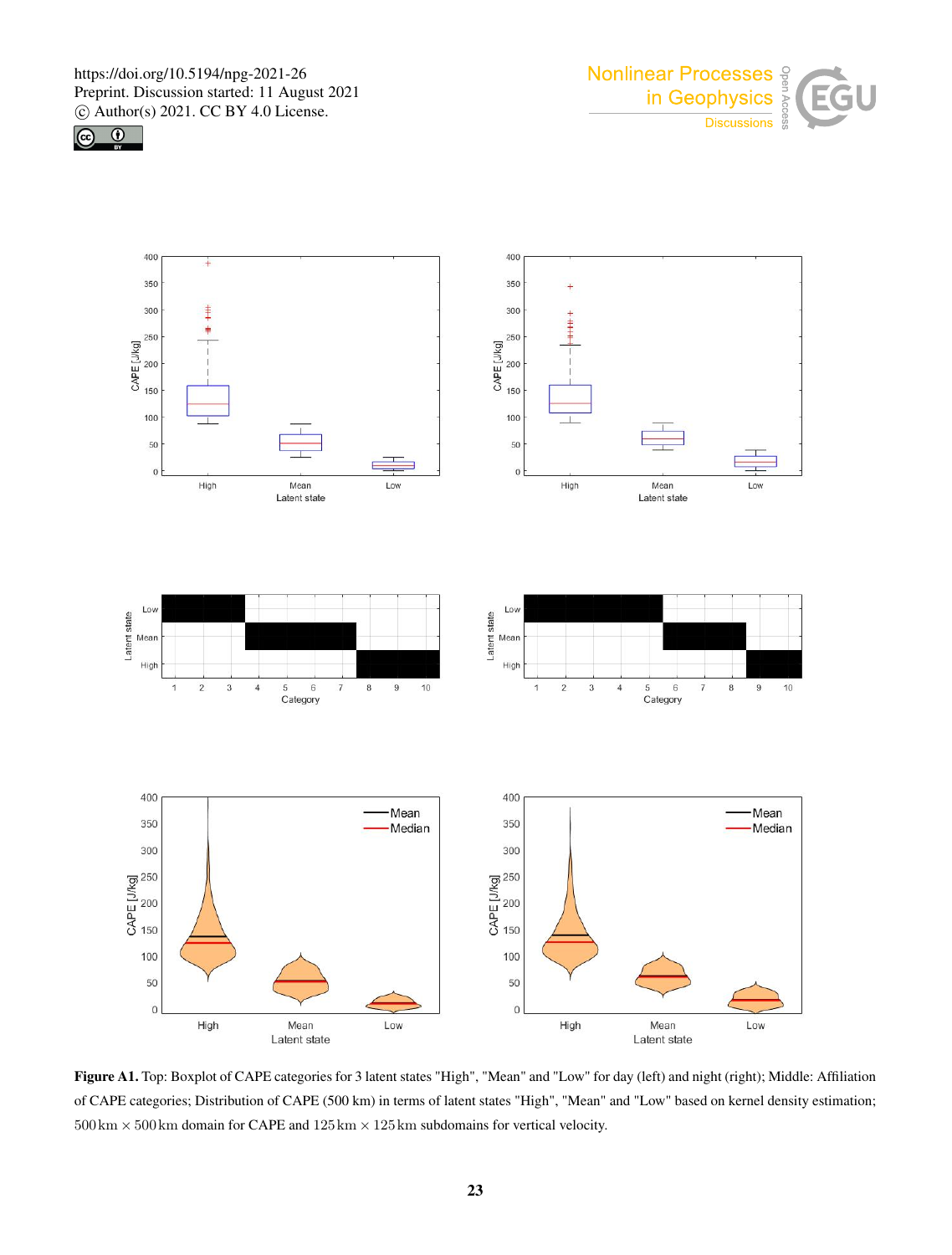





**Figure A2.** Probabilities of numbers of updrafts (#1) and downdrafts (#3) conditioned on latent states  $P[\#1, \#3|Z]$ ; Day (left) and night (right) and latent state "High" (top), latent state "Low" (bottom), latent state "Mean" (middle);  $500 \text{ km} \times 500 \text{ km}$  domain for CAPE and  $125 \text{ km} \times 125 \text{ km}$  subdomains for vertical velocity.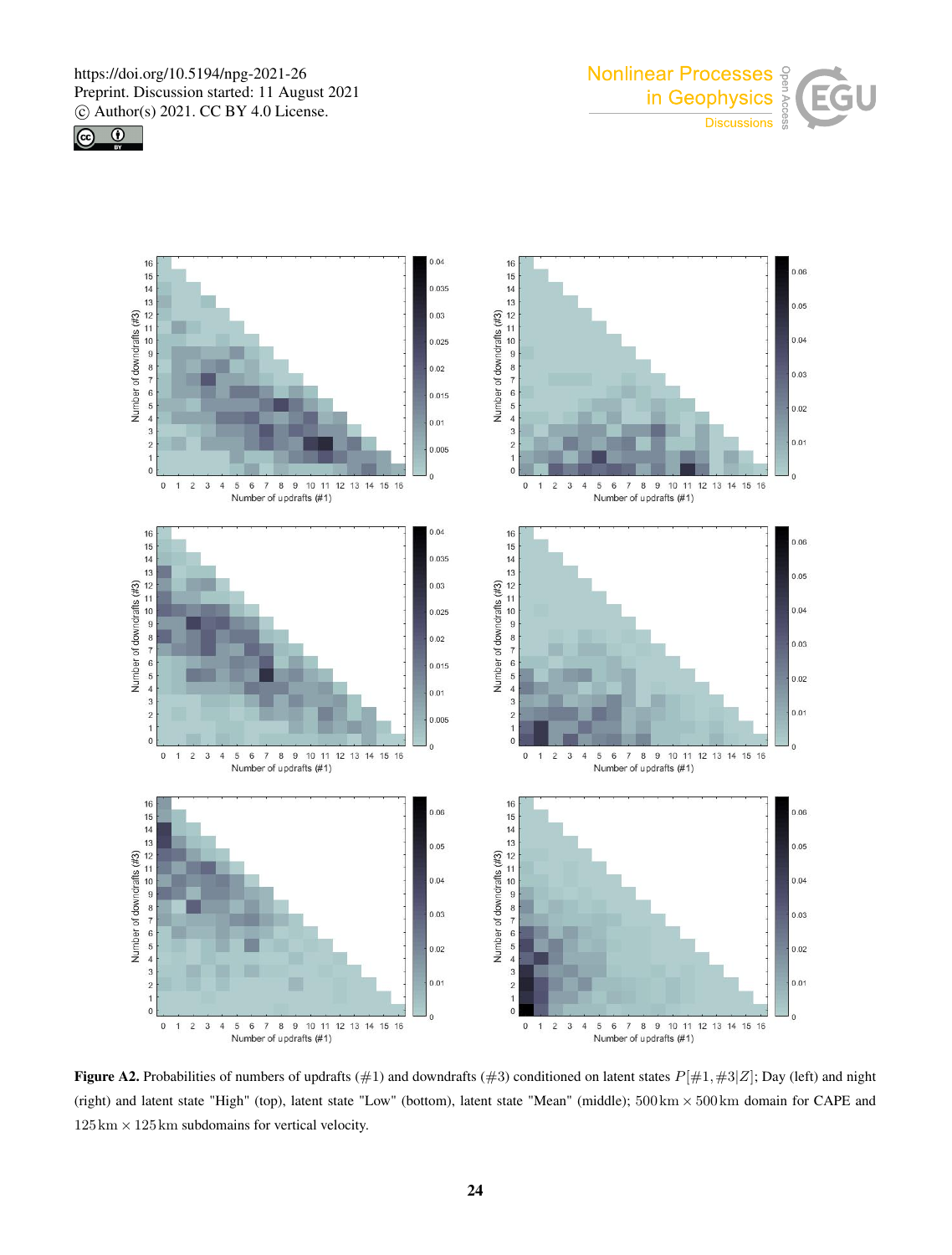





Figure A3. Top: Boxplot of CAPE categories for 3 latent states "High", "Mean" and "Low" for day (left) and night (right); Middle: Affiliation of CAPE categories; Distribution of CAPE (500 km) in terms of latent states "High", "Mean" and "Low" based on kernel density estimation;  $500 \text{ km} \times 500 \text{ km}$  domain for CAPE and  $15 \text{ km} \times 15 \text{ km}$  subdomains for vertical velocity.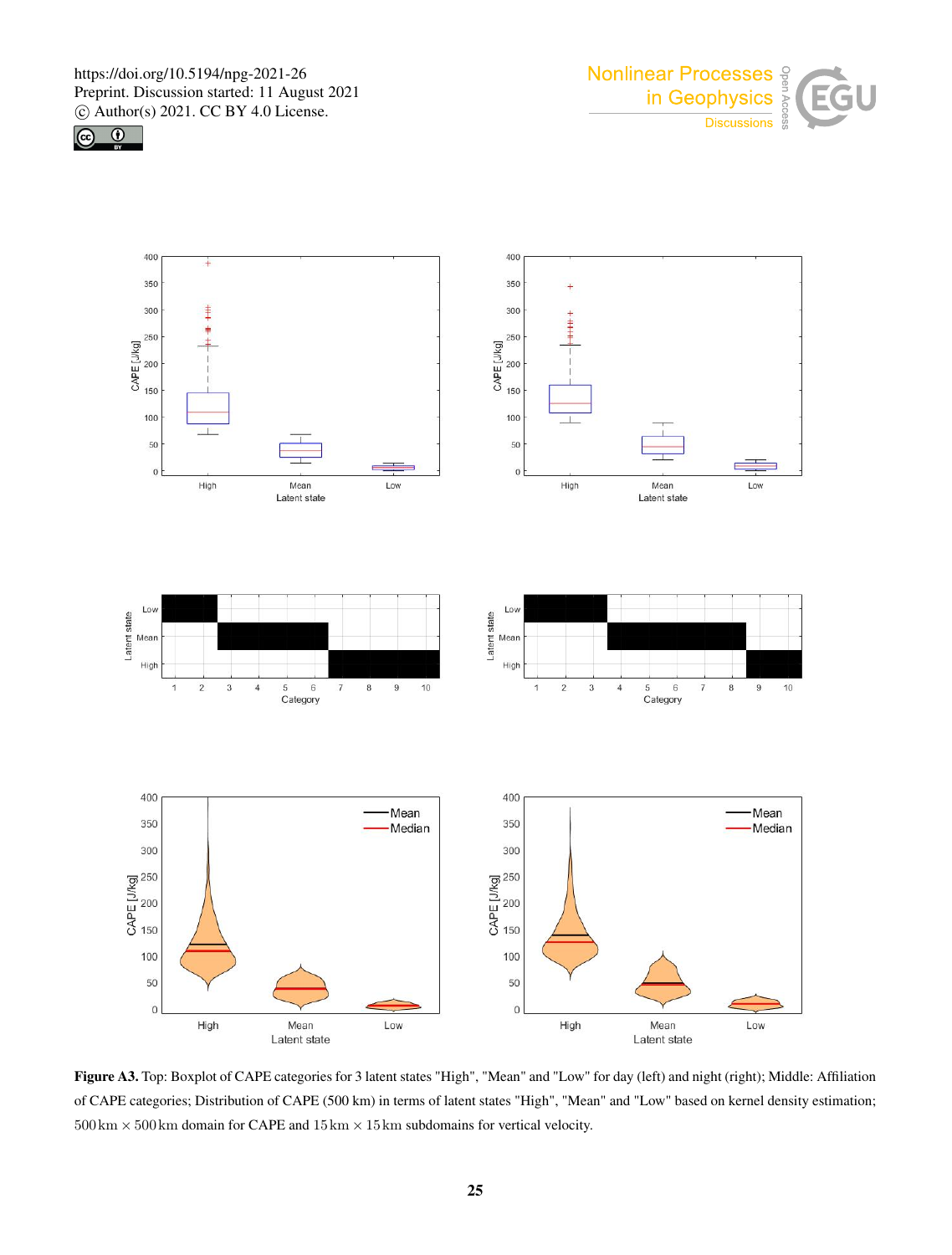







Figure A4. Probabilities of numbers of updrafts (#1) and downdrafts (#3) conditioned on latent states  $P[#1, #3|Z]$ ; Day (left) and night (right) and latent state "High" (top), latent state "Low" (bottom), latent state "Mean" (middle);  $500 \text{ km} \times 500 \text{ km}$  domain for CAPE and  $15 \text{ km} \times 15 \text{ km}$  subdomains for vertical velocity.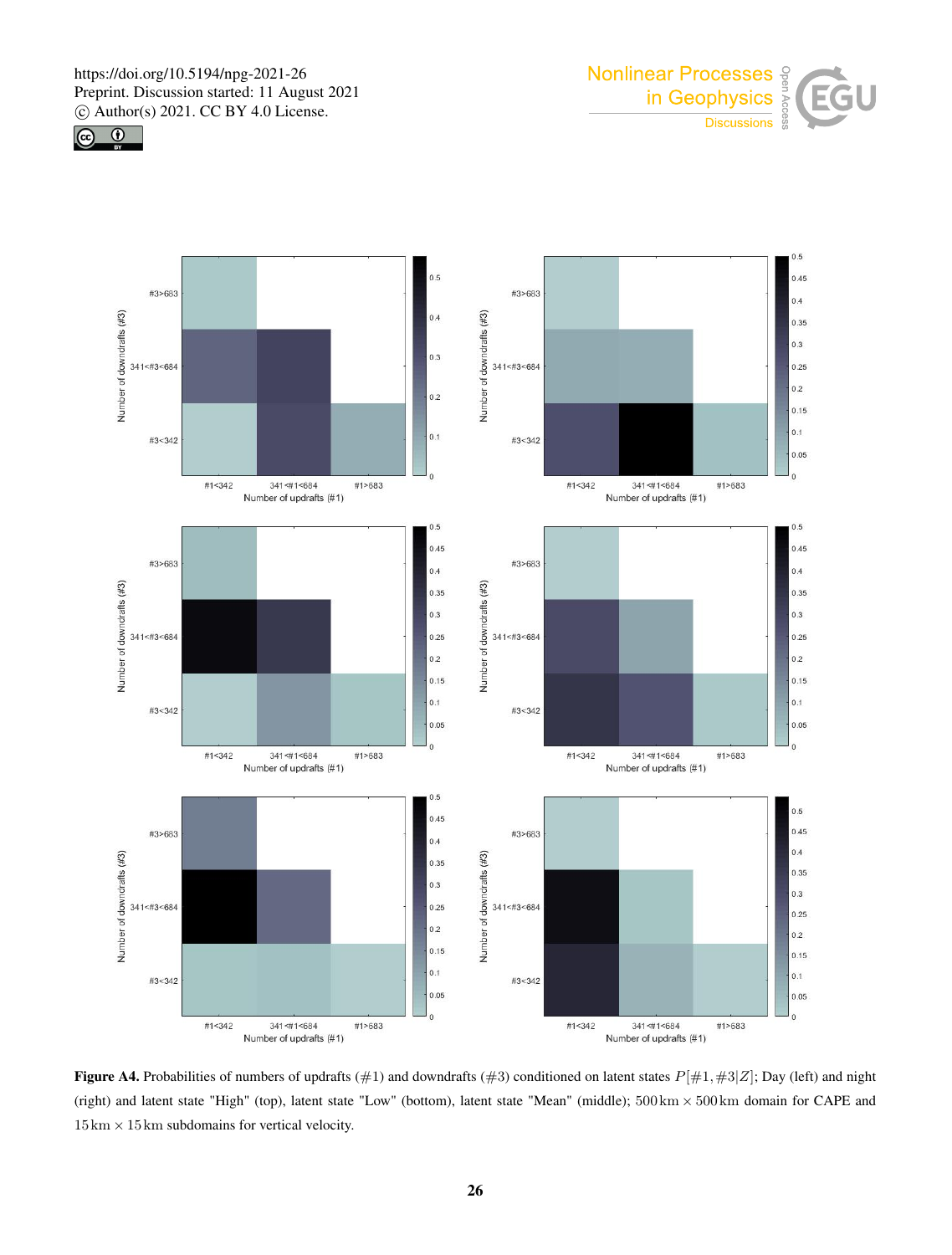



### References

Berner, J., Achatz, U., Batte, L., Bengtsson, L., Cámara, A. d. l., Christensen, H. M., Colangeli, M., Coleman, D. R., Crommelin, D.,

- 400 Dolaptchiev, S. I., et al.: Stochastic parameterization: Toward a new view of weather and climate models, Bulletin of the American Meteorological Society, 98, 565–588, 2017.
	- Bollmeyer, C., Keller, J., Ohlwein, C., Wahl, S., Crewell, S., Friederichs, P., Hense, A., Keune, J., Kneifel, S., Pscheidt, I., et al.: Towards a high-resolution regional reanalysis for the European CORDEX domain, Quarterly Journal of the Royal Meteorological Society, 141, 1–15, 2015.
- 405 Bott, A.: Synoptische Meteorologie: Methoden der Wetteranalyse und-prognose, Springer-Verlag, 2016.
	- Coifman, R. R., Lafon, S., Lee, A. B., Maggioni, M., Nadler, B., Warner, F., and Zucker, S. W.: Geometric diffusions as a tool for harmonic analysis and structure definition of data: Diffusion maps, Proceedings of the national academy of sciences, 102, 7426–7431, 2005.

Donoho, D. L. and Grimes, C.: Hessian eigenmaps: Locally linear embedding techniques for high-dimensional data, Proceedings of the National Academy of Sciences, 100, 5591–5596, 2003.

410 Dorrestijn, J., Crommelin, D., Biello, J., and Böing, S.: A data-driven multi-cloud model for stochastic parametrization of deep convection, Philosophical Transactions of the Royal Society A: Mathematical, Physical and Engineering Sciences, 371, 20120 374, 2013a.

Dorrestijn, J., Crommelin, D. T., Siebesma, A. P., and Jonker, H. J.: Stochastic parameterization of shallow cumulus convection estimated from high-resolution model data, Theoretical and Computational Fluid Dynamics, 27, 133–148, 2013b.

Dutton, J.: Dynamics of Atmospheric Motion, 617 pp, 1976.

415 Franzke, C. L., O'Kane, T. J., Berner, J., Williams, P. D., and Lucarini, V.: Stochastic climate theory and modeling, Wiley Interdisciplinary Reviews: Climate Change, 6, 63–78, 2015.

Fritsch, J. and Chappell, C.: Numerical prediction of convectively driven mesoscale pressure systems. Part I: Convective parameterization, Journal of Atmospheric Sciences, 37, 1722–1733, 1980.

- Gerber, S. and Horenko, I.: Toward a direct and scalable identification of reduced models for categorical processes, Proceedings of the 420 National Academy of Sciences, 114, 4863–4868, 2017.
- Gerber, S., Olsson, S., Noé, F., and Horenko, I.: A scalable approach to the computation of invariant measures for high-dimensional Markovian systems, Scientific reports, 8, 1796, 2018.

Holland, P. W.: Statistics and causal inference, Journal of the American statistical Association, 81, 945–960, 1986.

Horenko, I., Dolaptchiev, S. I., Eliseev, A. V., Mokhov, I. I., and Klein, R.: Metastable decomposition of high-dimensional meteorological

- 425 data with gaps, Journal of the atmospheric sciences, 65, 3479–3496, 2008.
	- Jolliffe, I.: Principal component analysis, Technometrics, 45, 276, 2003.
		- Khouider, B., Biello, J., Majda, A. J., et al.: A stochastic multicloud model for tropical convection, Communications in Mathematical Sciences, 8, 187–216, 2010.
- Kirkpatrick, C., McCaul Jr, E. W., and Cohen, C.: Variability of updraft and downdraft characteristics in a large parameter space study of 430 convective storms, Monthly Weather Review, 137, 1550–1561, 2009.
	- Klein, R.: Scale-dependent models for atmospheric flows, Annual review of fluid mechanics, 42, 249–274, 2010.

Lorenz, E. N.: Empirical orthogonal functions and statistical weather prediction, 1956.

Moncrieff, M. W. and Miller, M. J.: The dynamics and simulation of tropical cumulonimbus and squall lines, Quarterly Journal of the Royal Meteorological Society, 102, 373–394, 1976.